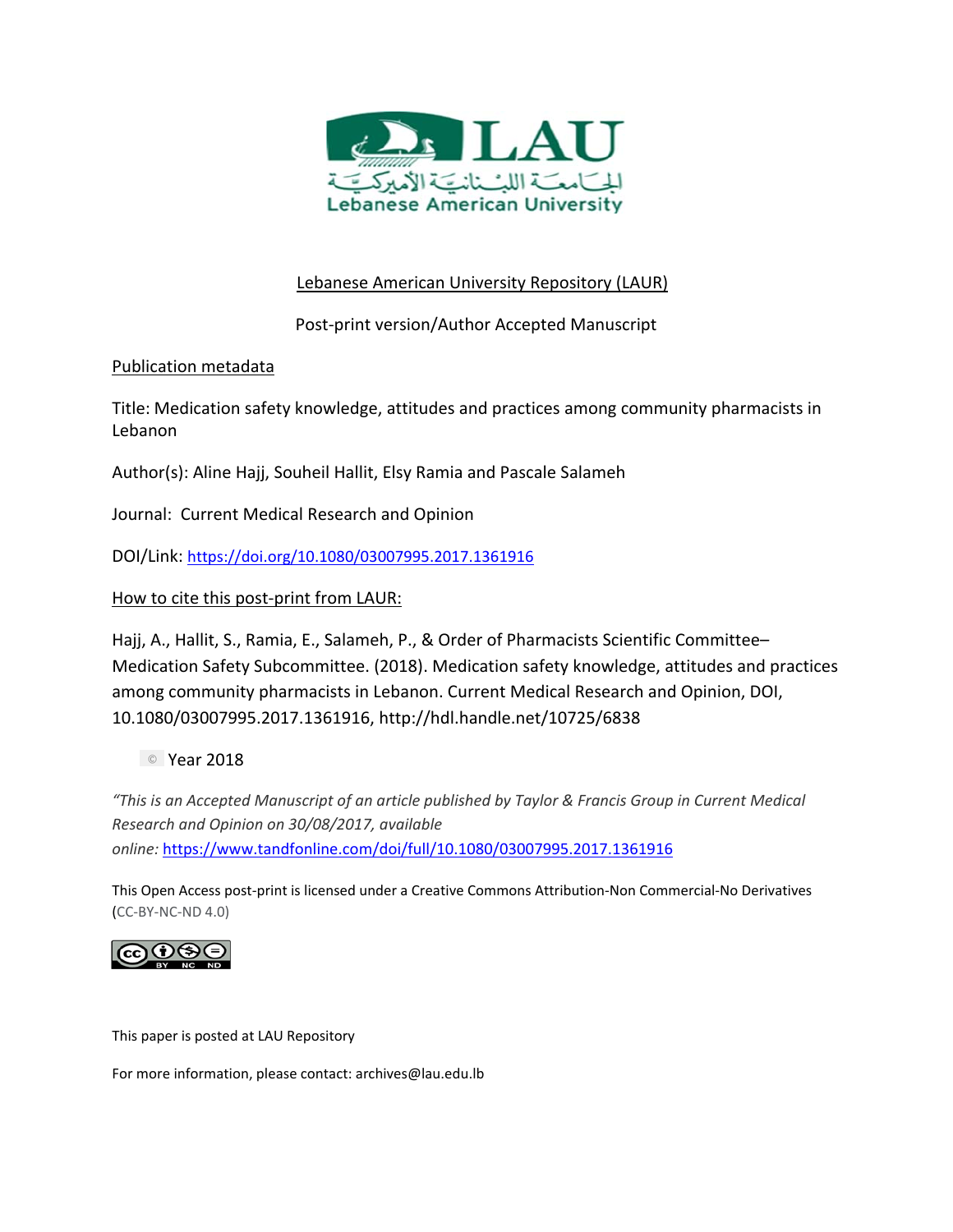# **MEDICATION SAFETY KNOWLEDGE, ATTITUDE AND PRACTICE AMONG COMMUNITY PHARMACISTS IN LEBANON**

**Aline Hajj<sup>1</sup> , Souheil Hallit1,2,3,4,\* , Elsy Ramia<sup>5</sup> , Pascale Salameh<sup>6</sup> on behalf of the Order of Pharmacists Scientific Committee – Medication Safety Subcommittee**

<sup>1</sup> Saint-Joseph University, School of Pharmacy, Beirut, Lebanon.

<sup>2</sup> Lebanese University, School of Pharmacy, Beirut, Lebanon

<sup>3</sup> Universite Saint-Esprit Kaslik, Faculty of Medicine, Kaslik, Lebanon

<sup>4</sup> Psychiatric Hospital of the Cross, P.O.Box 60096, Jal Eddib, Lebanon

<sup>5</sup> Lebanese American University, School of Pharmacy, Byblos, Lebanon

6 Lebanese University, Faculty of Medicine, Beirut, Lebanon

**\* Corresponding author:** Souheil Hallit. Street 8, Building 560, 1st floor, Biakout, Mount Lebanon, Lebanon. Tel.: +961 71 199660. E-mail address: [souheilhallit@hotmail.com](mailto:souheilhallit@hotmail.com)

**Acknowledgments:** We would like to thank all the inspectors of the OPL for their help in passing the questionnaires and data entry. We would like to thank as well all the members of the OPL Medication Safety Subcommittee, namely: Rony Zeenny, Maryam Ghorayeb, Marwan Akel, Hayat Azouri, Hind Hajj, Nouhad Sarkis, Hadi Sherri, Patricia Shuhaiber.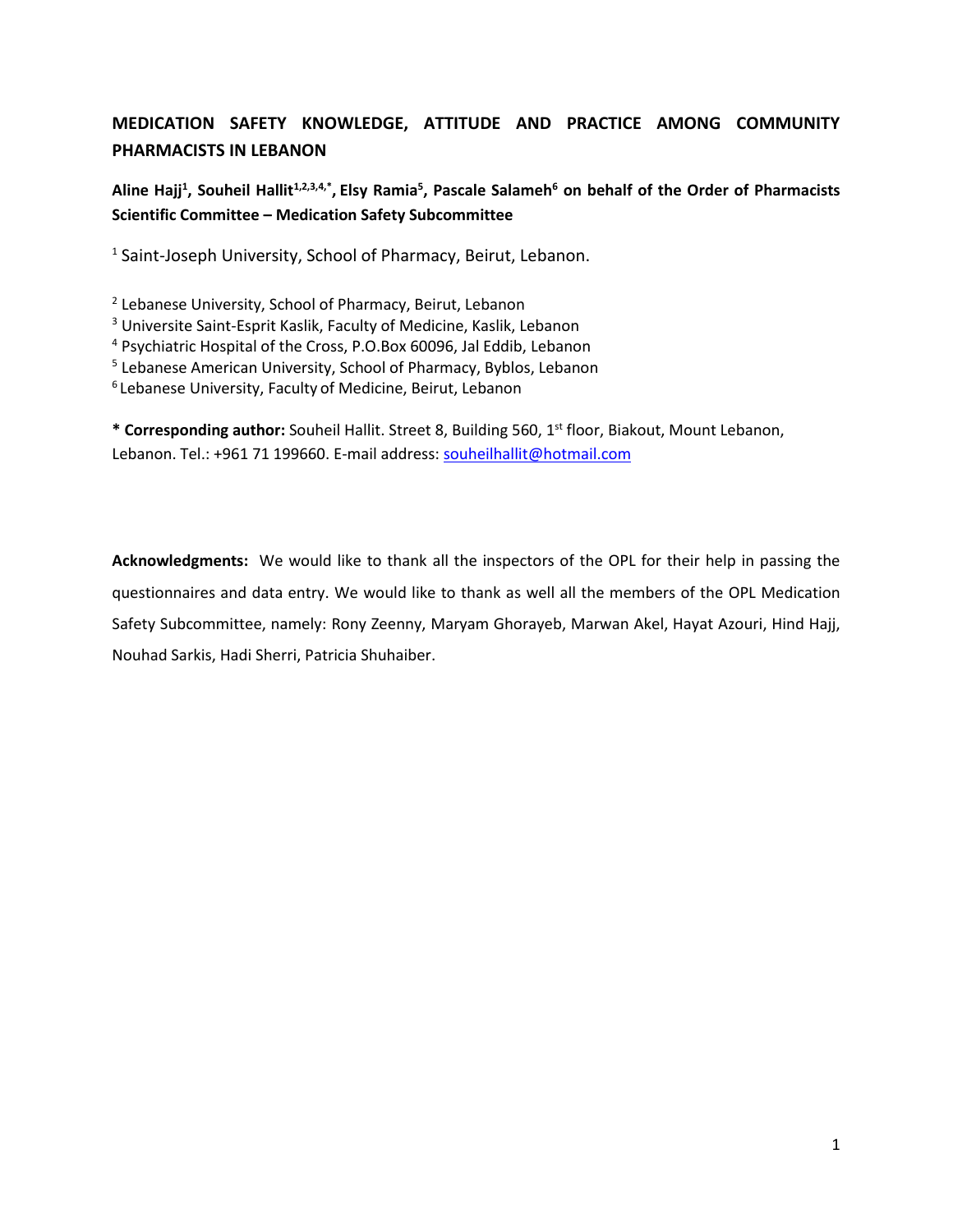#### **Abstract**

Background: The effectiveness of a national post-marketing surveillance program depends directly on the active participation of all health professionals. There was no previously comprehensive and active pharmacovigilance program available in Lebanon.

Objectives: To assess the knowledge, attitude, and practice (KAP) among community pharmacists in Lebanon in relevance to potential pharmacovigilance and adverse drug reactions reporting in Lebanon.

Methods: A cross-sectional descriptive study, using a self-administered KAP questionnaire and conducted between March and July 2016, included 1857 pharmacists practicing in community settings. As for the statistical analysis, Chi-2 test for dichotomous or multinomial qualitative variables, Wilcoxon test for quantitative variables with non-homogeneous variances or nonnormal distribution.

Results: The majority of the responders had good knowledge concerning the concept and purpose of pharmacovigilance as well as about adverse drug reactions (how to report these/the importance of reporting adverse events/the definition of an adverse event and pharmacovigilance). Concerning the community pharmacists' attitude and practice towards pharmacovigilance, the majority admitted having a positive attitude towards their role in adverse drug reaction reporting and this activity was even seen as one of their core duties.

The questionnaire revealed a lack of practice and training regarding pharmacovigilance. Nonetheless, the pharmacists agreed on the Order of Pharmacists in Lebanon and the Ministry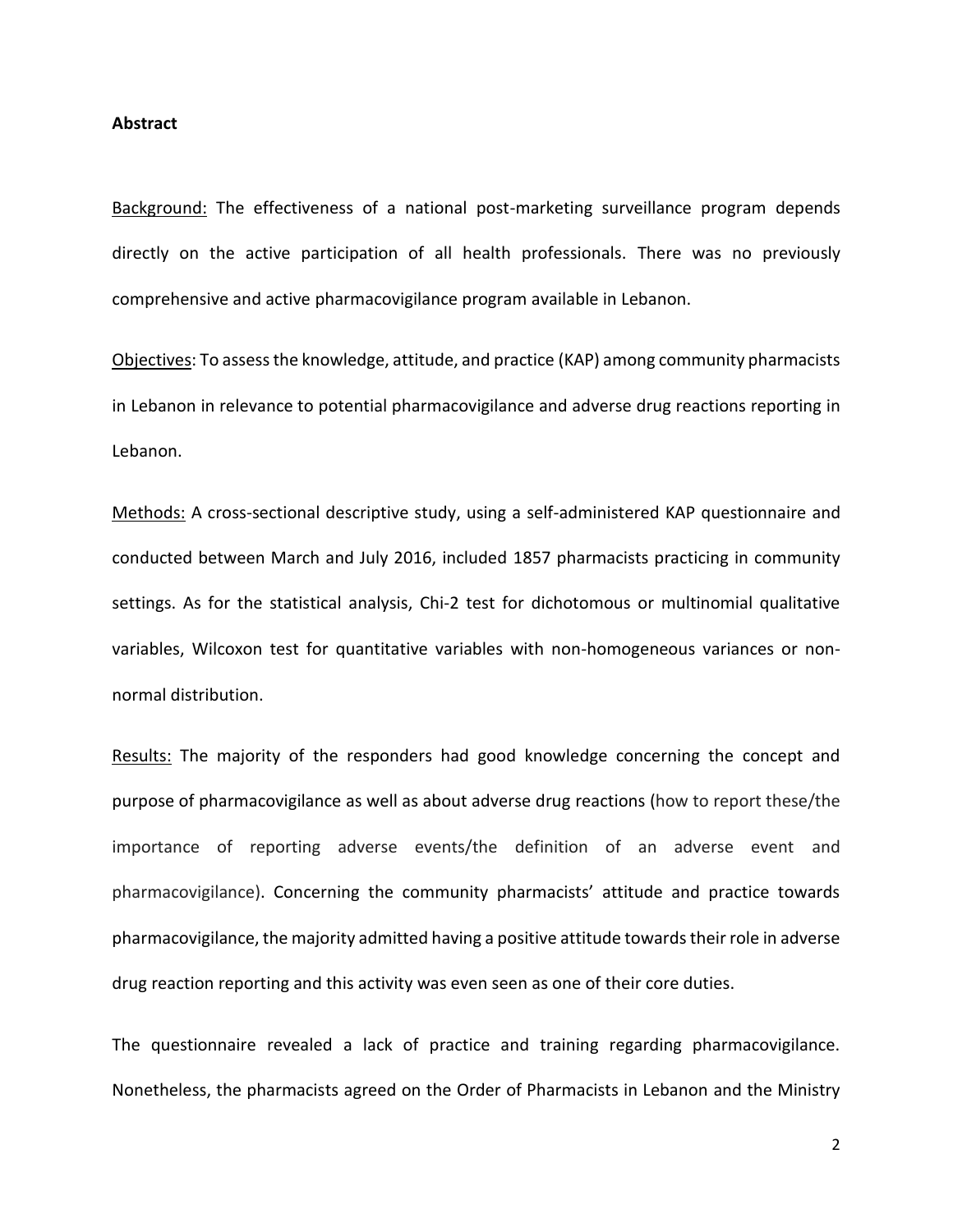of Health's role in promoting this practice and helping them be more involved in reporting Adverse Drug Reactions (ADRs).

The pharmacists thought they are well positioned regarding patient's safety practice in their pharmacies and the results were not statistically different between pharmacy employers and employees.

Conclusion: Lebanese pharmacists have the required knowledge and positive attitude to start reporting ADRs, were aware of ADRs occurring with various medicines post-marketing, yet were currently not able to disseminate this information widely or to record it centrally, emphasizing the importance of establishing a national ADR reporting system.

**Key words:** Adverse drug effects, community pharmacists, medication safety, pharmacovigilance.

#### **What is already known about the subject?**

Several reports, including those published by the World Health Organization, have focused on raising awareness of the magnitude of the drug safety problem and aimed at convincing health care professionals that reporting of adverse drug reactions is their moral and professional obligation. The ultimate goal is to reduce drug morbidity and mortality by early detection of drug safety problems in patients and improve selection and rational use of drugs.

### **What is new about our article?**

There is very limited information available on ADRs in developing countries and countries in transition. This work is of primary importance in the field of medication safety epidemiology, since it is the first that validates the knowledge, attitude and practice (KAP) of community pharmacists in Lebanon. It is also the first study that enrolls this big number of community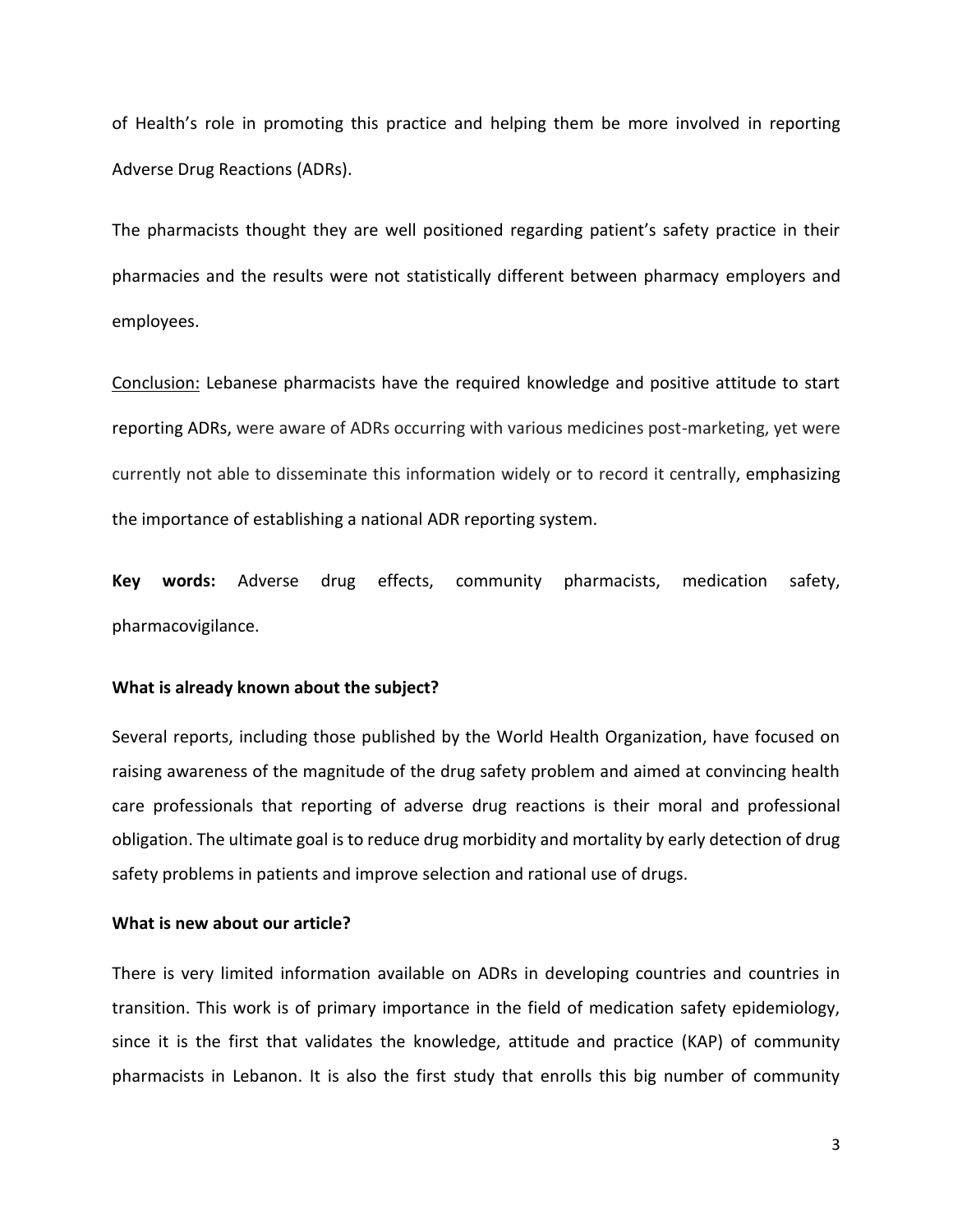pharmacists concerning their KAP about pharmacovigilance. The results of this study will allow designated authorities to set up the plan to elaborate the pharmacovigilance program in the country.

#### **1- Introduction**

Patient safety is a public concern in healthcare systems across the world [\(1,](#page-19-0) [2\)](#page-19-1). During the last decades, it has been demonstrated by a number of studies that drug-related morbidity and mortality is one of the major health problems that is beginning to be recognized by health care professionals (HCP) and the public. Defined as "a response to a medicine which is noxious and unintended, and which occurs at doses normally used in man" [\(3\)](#page-19-2), adverse drug reactions (ADRs) have been estimated to be the fourth to sixth largest cause of mortality in the USA [\(4,](#page-19-3) [5\)](#page-19-4). In addition, the percentage of hospital admissions due to ADRs in some countries is about or more than 10% [\(3,](#page-19-2) [6-8\)](#page-19-5); approximately half of them are believed to be preventable [\(8\)](#page-19-6). Moreover, different reports show that the cost of drug-related morbidity and mortality is high [\(4,](#page-19-3) [9,](#page-19-7) [10\)](#page-19-8) and it was estimated to be \$177.4 billion annually in 2001 in the USA alone [\(4\)](#page-19-3).

Several reports, including those published by the World Health Organization (WHO) [\(3\)](#page-19-2), have focused on raising awareness of the magnitude of the drug safety problem and aimed at convincing health care professionals that reporting of adverse drug reactions is their moral and professional obligation. The ultimate goal is to reduce drug morbidity and mortality by early detection of drug safety problems in patients and improve selection and rational use of drugs. There is very limited information available on ADRs in developing countries and countries in transition, with this situation expected to become worse according to the WHO. This problem is caused, among others, by a lack, in some countries, of legislation and proper drug regulations, inadequate funds and lack of ADR reporting [\(3\)](#page-19-2).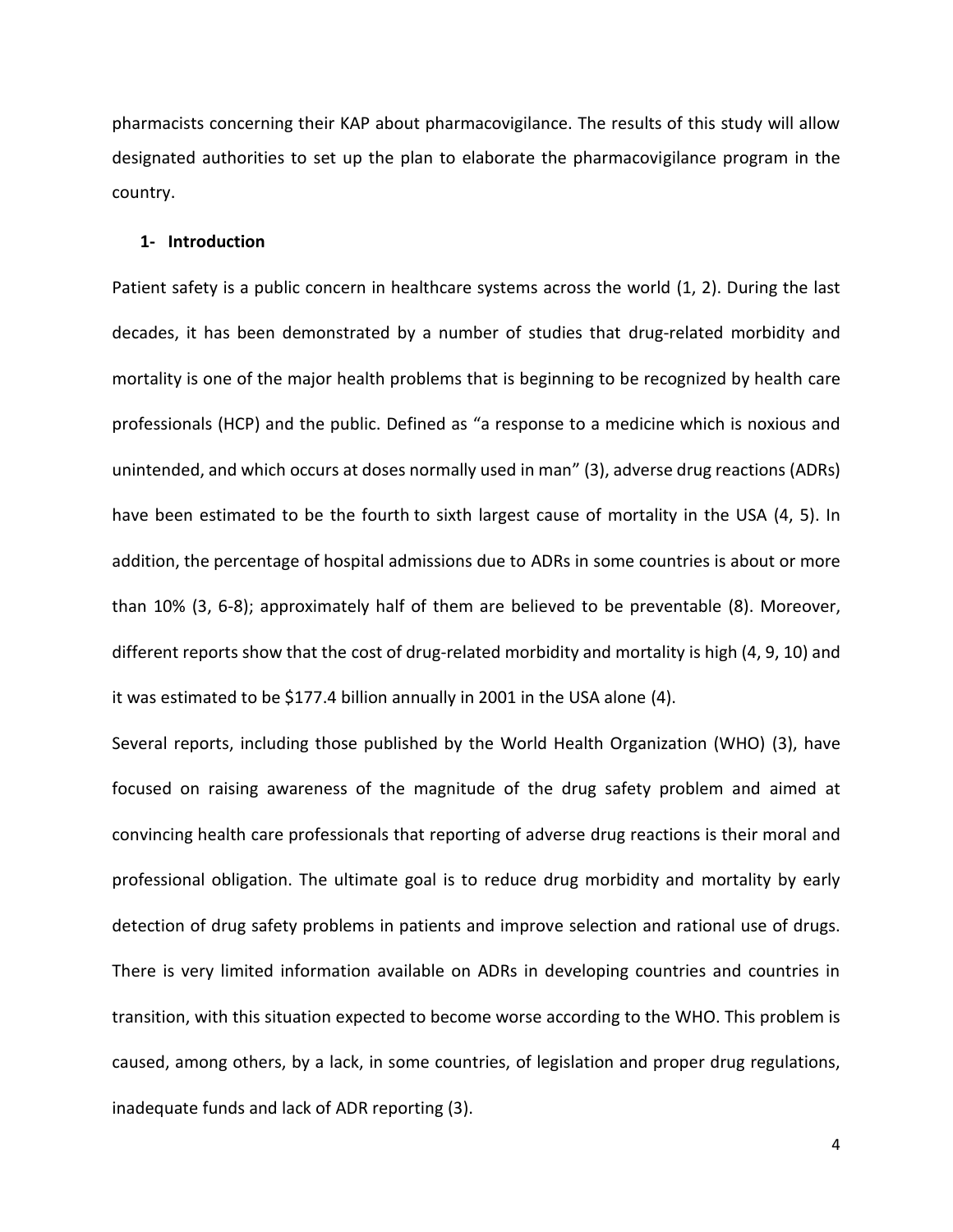Moreover, and since the effectiveness of a national post-marketing surveillance program is directly dependent on the active participation of all health professionals, community pharmacists are in the best position to report suspected ADRs. In fact, these ADRs can be observed in their everyday patient care as they are directly related to drug dispensing and counseling [\(11-15\)](#page-19-9). Pharmacovigilance is defined as "the science and activities relating to the detection, assessment, understanding and prevention of adverse effects or any other drug related problem" according to the World Health Organization [\(16\)](#page-19-10) Some studies have demonstrated that, although pharmacists have a positive attitude toward pharmacovigilance, they also have little experience with ADR reporting. The reasons for poor reporting could be the absence of awareness and culture about screening, detecting, investigating and reporting ADRs and insufficient knowledge about the concept of pharmacovigilance [\(17,](#page-19-11) [18\)](#page-20-0). In addition, information obtained in one country (e.g. the country of origin of the drug) may not be relevant to other parts of the world, where circumstances may differ. Data derived from within the country or region may have greater relevance and educational value and may encourage national regulatory decisionmaking.

In Lebanon, a National Pharmacovigilance Center was launched in 2004 by the Lebanese University but carries out limited activity to hospitals [\(19\)](#page-20-1). Moreover, adverse drug event reporting is carried out by some pharmaceutical companies' representatives to their respective scientific bureau outside Lebanon. Therefore, a comprehensive and well-structured pharmacovigilance program in Lebanon is lacking. The aim of this study was to evaluate knowledge, attitude, and practice (KAP), among community pharmacists in Lebanon and to assess their educational needs in relevance to pharmacovigilance and adverse events reporting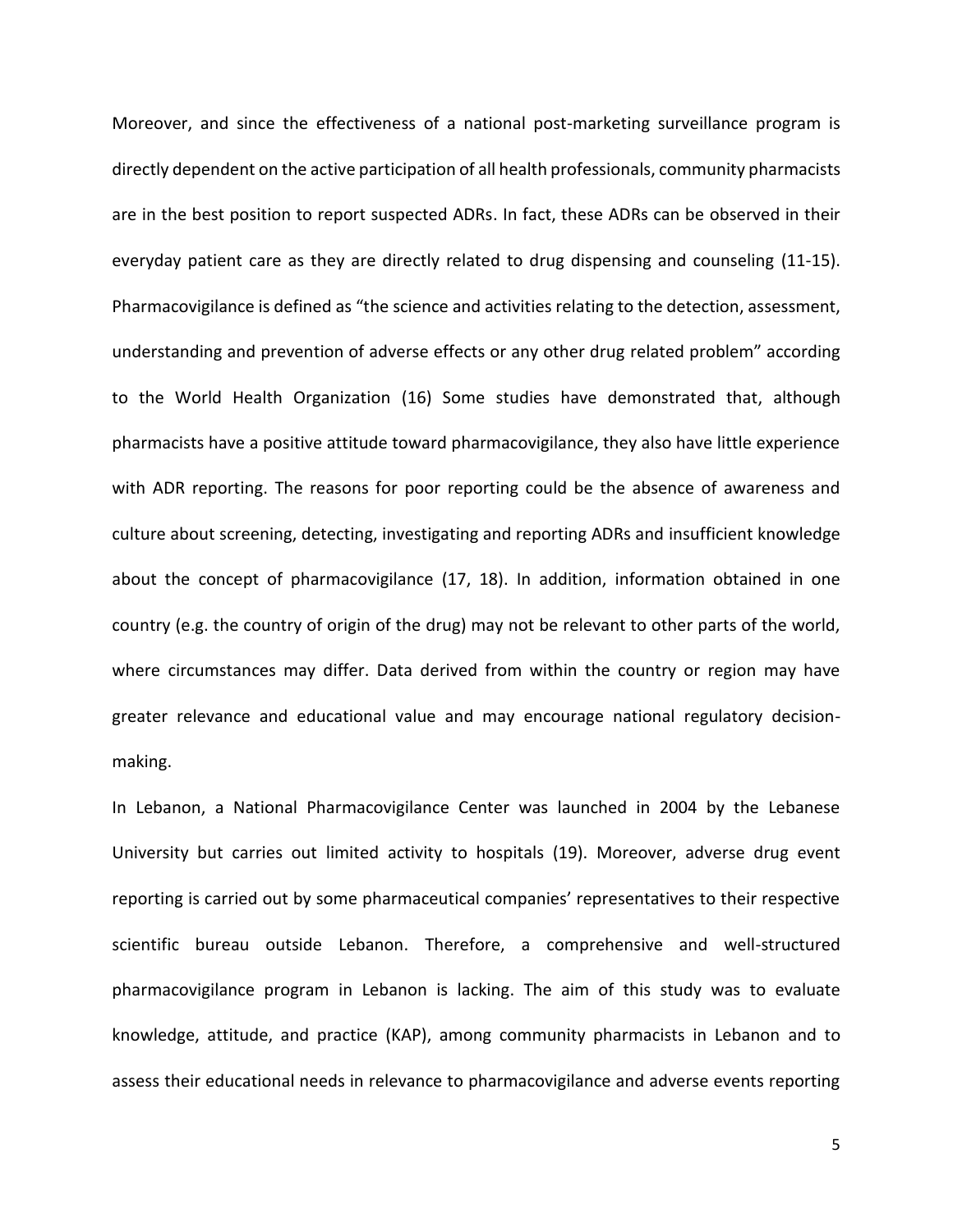before launching by the Lebanese Order of Pharmacists ofan online reporting system tool for community pharmacists. The ultimate goal would be to help formulate strategies to enhance the key role of the pharmacist in the practice of medication safety.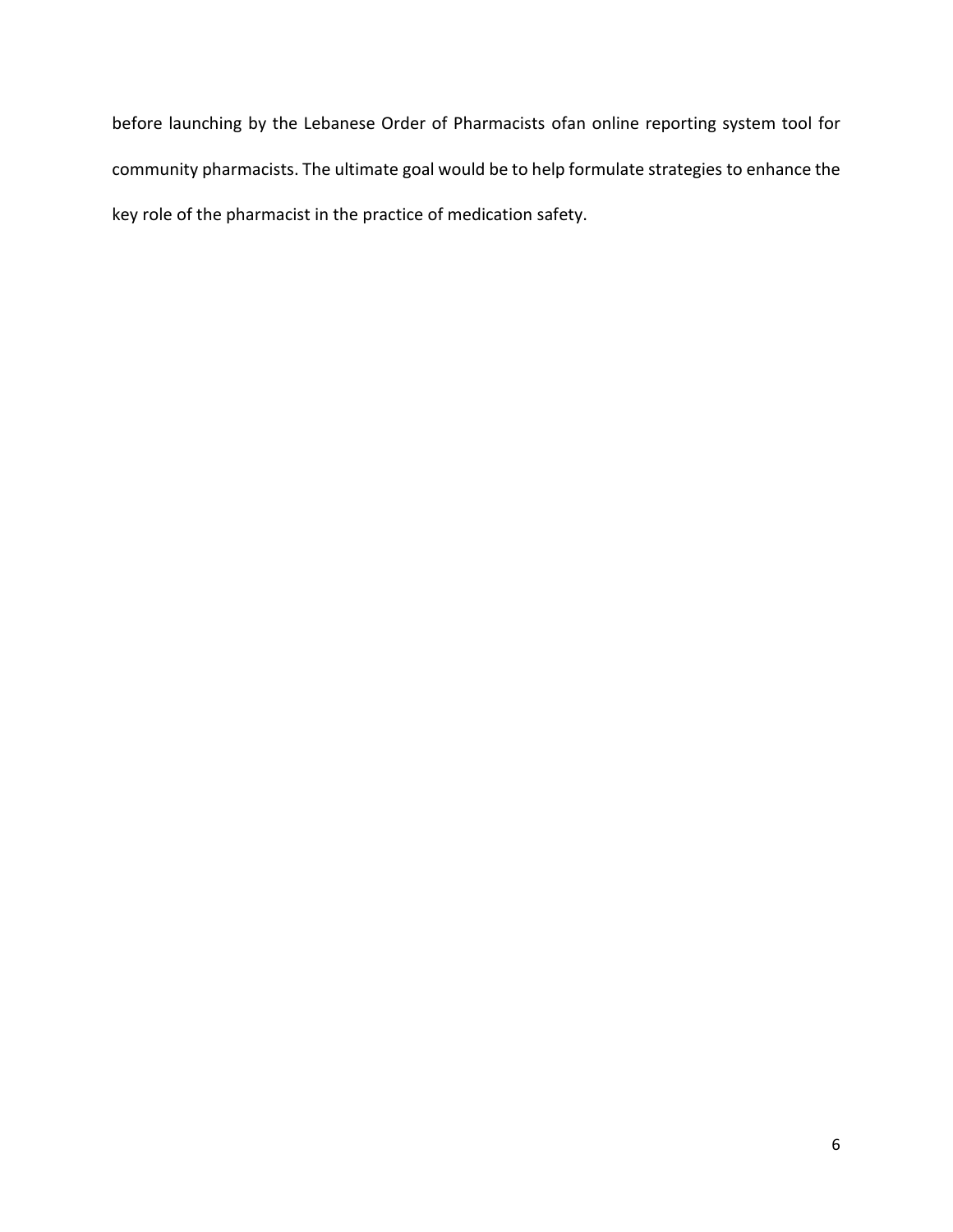## **Methods**

## **General study design**

A cross-sectional study was carried out between March and July 2016, using a proportionate random sample of community pharmacies from all districts of Lebanon (Beirut, Mount Lebanon, North, South and Bekaa). A list of pharmacies was provided by the Lebanese Order of Pharmacists (OPL) [\(20\)](#page-20-2).

#### **Ethical aspect**

The Lebanese University school of Pharmacy Institutional Review Board waived the need for an approval based on the facts that it was an observational study that respected participants' autonomy and confidentiality and induced minimal harm to them.

## **Sample size calculation**

A total of 4000 community pharmacists (including employers and employees) working in 2938 pharmacies are available in Lebanon. A sample of 638 community pharmacists was targeted to allow for adequate power for bivariable and multivariable analyses to be carried out according to the Epi info sample size calculations with a 4000 community pharmacists (employers and employees) working in community pharmacies in Lebanon, a 34.3% expected frequency of pharmacists' knowledge in ADR reporting [\(17\)](#page-19-11) and a 5% confidence limits [\(21\)](#page-20-3). At the end of the data collection, out of 2000 distributed questionnaires in 1200 pharmacies, 1857 (92.8%) were completed and returned.

### **Data collection process**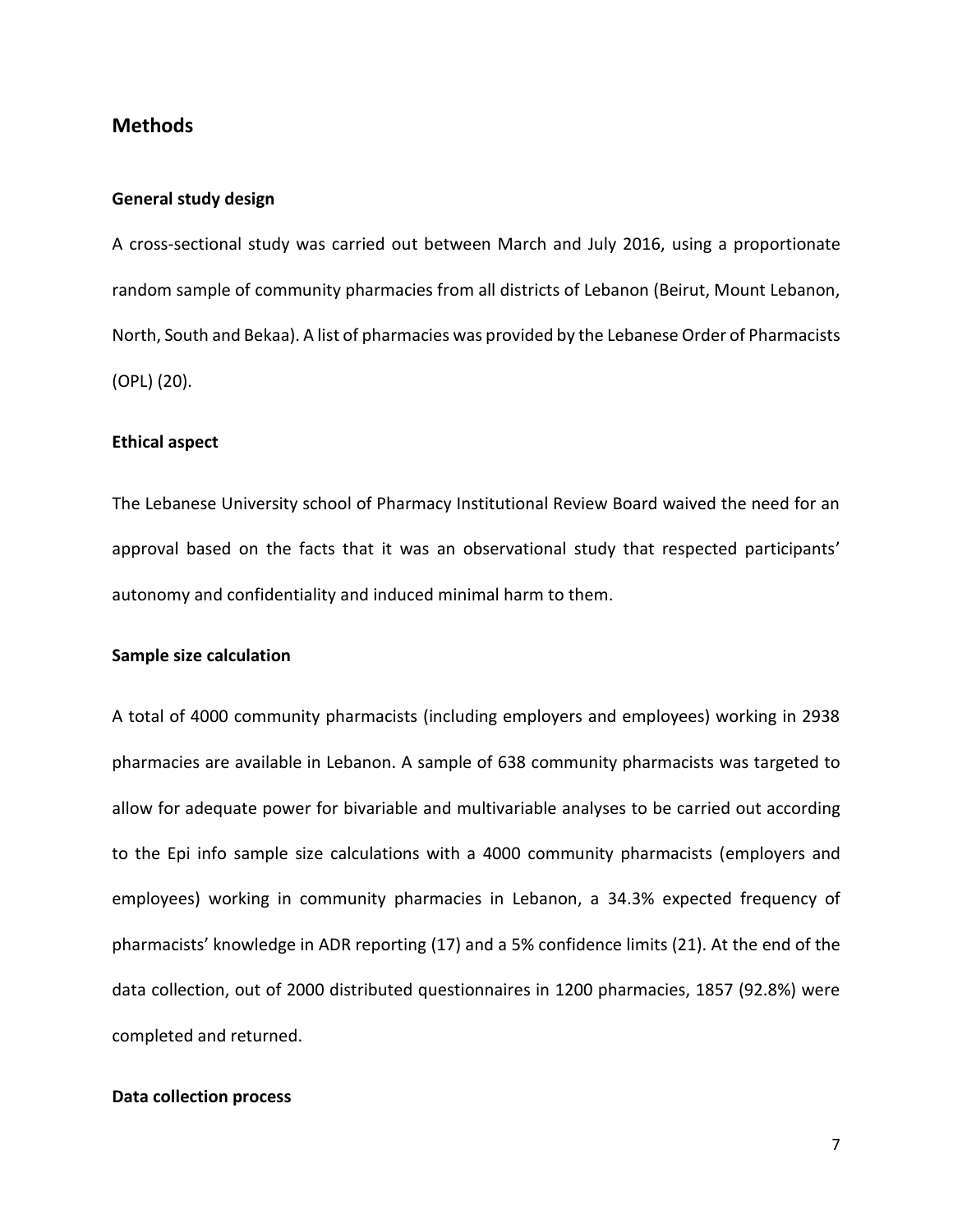A self-administered KAP questionnaire was designed with closed-ended questions and was distributed to all community pharmacists. Most of the questions were generated from previous studies but adapted to the Lebanese sector [\(14,](#page-19-12) [22-30\)](#page-20-4). The detailed questionnaire was distributed to the pharmacists randomly by interviewers. The interviewers were well trained before the start of the data collection process. Each interviewer explained the study objectives to each pharmacist and did not provide pharmacists with any guidance on any of the questions; after obtaining an informed oral consent, the pharmacist was handed the anonymous and selfadministered questionnaire. On average, the questionnaire was completed by participants within approximately 15-20 minutes. The pharmacist had the choice to accept or refuse to fill the questionnaire. At the end of the process, the completed questionnaires were collected back by the interviewers and sent for data entry. During the data collection process, the anonymity of the pharmacists was guaranteed by putting filled out questionnaires into closed boxes.

The anonymous questionnaire was in French or English language, the two most frequent languages spoken by the Lebanese population on top of Arabic; it was composed of different sections: 1. Socio-demographic and practice characteristics: age, gender, level of education, location of the pharmacy, demographic area, approximate number of patients per day, years of practice, working hours per week, position in the pharmacy,); 2. Question related to the definition and recognition of ADR/Pharmacovigilance; 3. Questions related to ADR reporting; 4. Questions related to patient safety and response to mistakes. The questionnaire was translated to French or English by a translator and then translated back by another translator to ensure translation accuracy. Both versions were tested on a pilot sample of 20 patients before the data collection was officially started. Translation discrepancies were few, and they were resolved by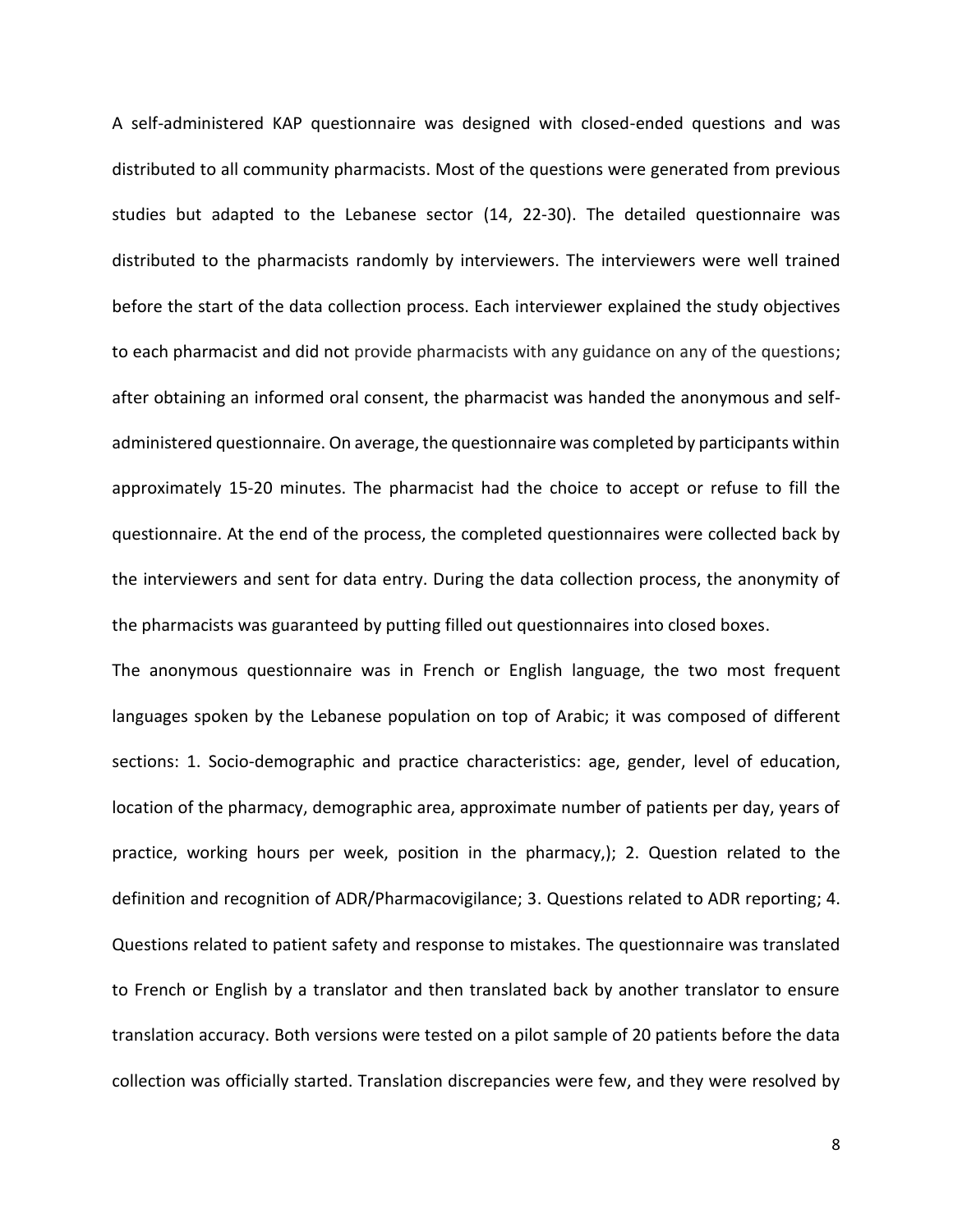investigators, in agreement with the translators. We also note that pilot sample test results were not entered in the final data sheet.

Pharmacists' knowledge score of pharmacovigilance was assessed by five questions whether the pharmacist 1) knew the definition of pharmacovigilance, 2) knew its purpose 3) knew the definition of an ADR, 4) knew the reasons for an ADR and 5) knew if an ADR can be due to a drugdrug, drug-food or drug-exercise interaction. Answer choices were given a numerical value of 1 for having correct knowledge and 0 for lack of knowledge. The total knowledge score ranged between 0 reflecting low / lack of knowledge and 5 reflecting correct / high knowledge.

To the best of our knowledge, there are no previously conducted studies examining the differences between owners versus employees. However, we needed to evaluate whether the employees are more likely to report ADRs than owners since they have relatively more time and less business/managerial focus and they need to give a positive impression to their employers and patients; or at the contrary, if they care less about reporting due to time constrains and workplace **pressure.** 

#### **Statistical analysis**

Data entry was performed by one inspector who was not involved in the data collection process. Statistical analysis was performed using SPSS software, version 22. Two sided statistical tests were used; Chi-2 test for dichotomous or multinomial qualitative variables, Wilcoxon test for quantitative variables with non-homogeneous variances or non-normal distribution. The Student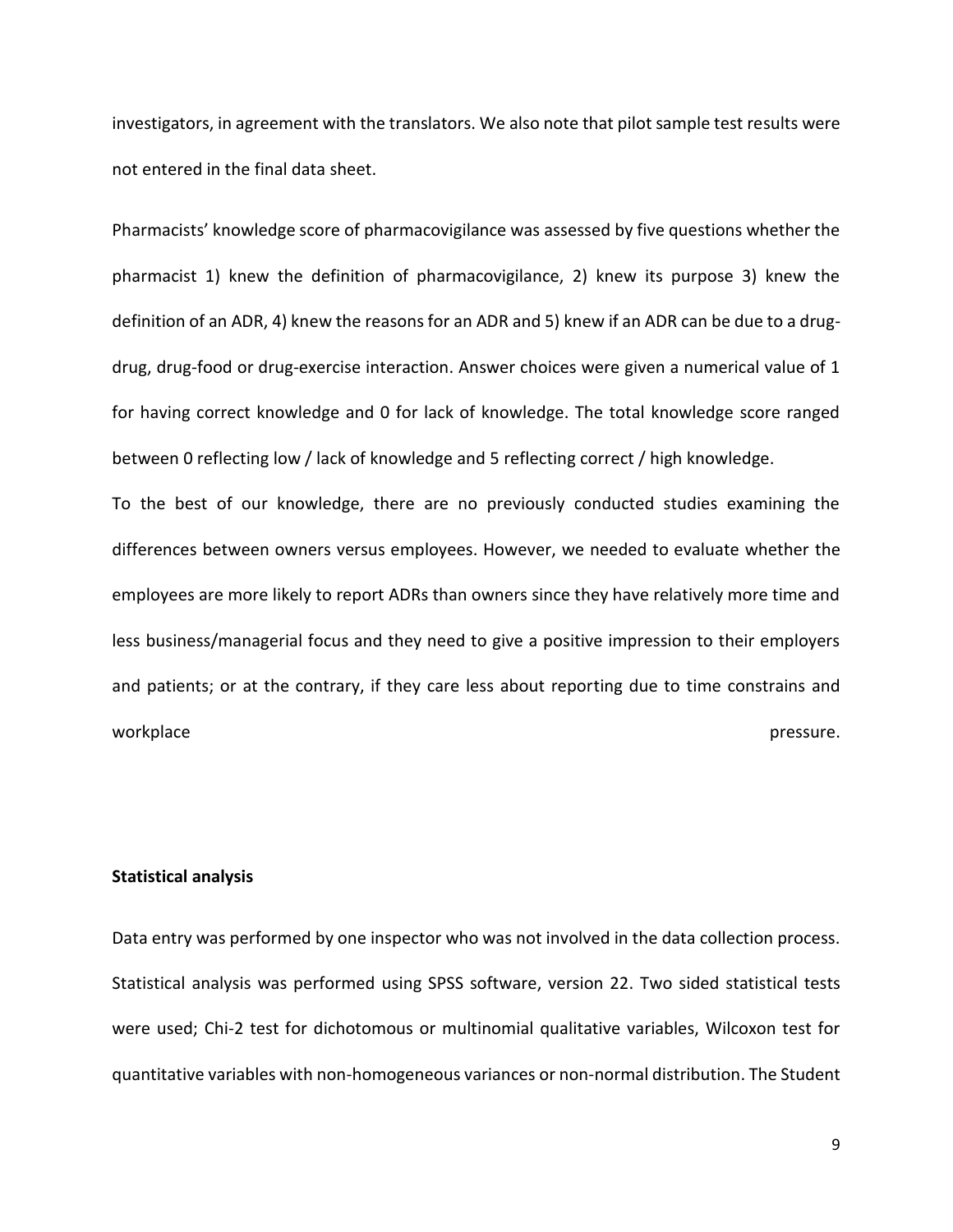t-test was used to check for an association between continuous and dichotomous variables. The ANOVA test was used to compare multiple group means. A p<0.05 was considered as significant.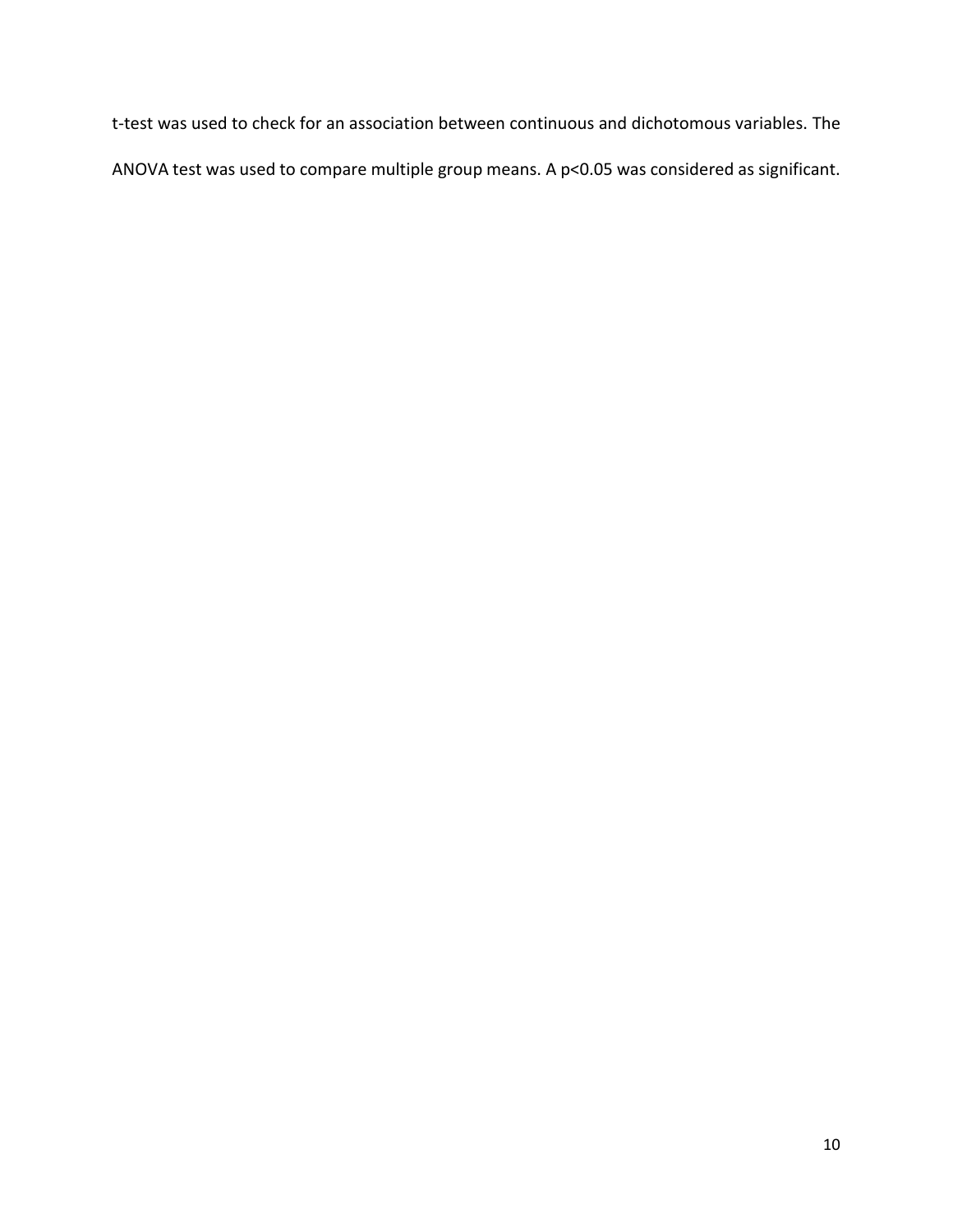## **Results**

#### **Socio-demographic results**

Out of 2000 distributed questionnaires in 1200 pharmacies, 1857 (92.8%) were completed and returned. All respondents completed the questionnaire in its entirety; 50.3% were female and 49.7% males; the mean age was 38.9± 11.5 years; 73.4% were employers and 26.6% employees. The socio-demographic and socioeconomic characteristics of the participants are summarized in Table 1.

### **Knowledge of the community pharmacists concerning pharmacovigilance**

The results of the community pharmacists' knowledge about pharmacovigilance and adverse drug reactions (ADRs) are summarized in Table 2. Sixty seven percent of pharmacists defined "Pharmacovigilance" as "The detection, assessment, understanding and prevention of adverse effects". Their answers regarding the purpose of pharmacovigilance varied from the improvement of public health/ patient care and safety in relation to the use of medicines (13.6%/ 22.1% respectively), to the assessment of the benefit, harm, effectiveness, and risk of medicines in Phase 4 Clinical Studies (18.9%) and the promotion of understanding, training and communication of Pharmacovigilance to HCPs and Public (19.4%). Adverse drug reaction was defined as the noxious, unintended response to a drug by 44.5% of the pharmacists while 28.1% considered that it is the untoward medical occurrence in a patient administered a pharmaceutical product. Almost all questioned pharmacists considered that ADRs could be related to any prescription drugs, OTC drugs, herbal drugs, vaccines and blood products (90.2%) and that they can be related to drug-drug interactions, drug-food interactions or drug-exercise (92.6%).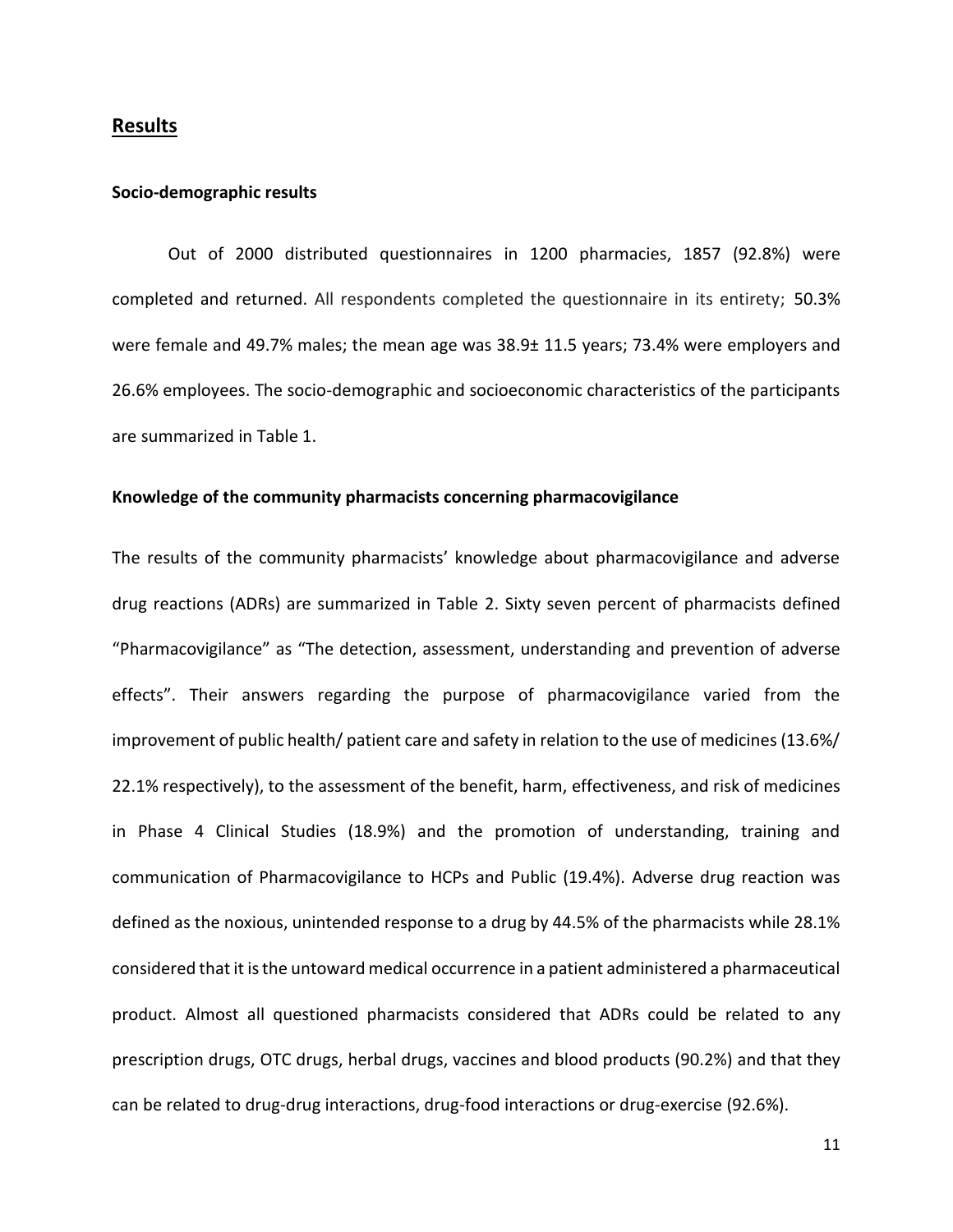#### **Attitude of community pharmacists concerning pharmacovigilance**

The attitude and practice of the community pharmacists concerning pharmacovigilance and ADRs are summarized in Table 3. The majority of the questioned pharmacists (81%) declared that they have come across an ADR during their practice at the pharmacy. In addition, 76% admitted that the pharmacist is in charge of reporting an ADR and this activity should be a compulsory one (79.2%). When asked about the role of all other HCPs in pharmacovigilance, the community pharmacists considered that among all other persons in charge of reporting ADRs, the pharmacist and the physician are believed to play the most important role (40.4% and 26.6% respectively; Figure 1) and this activity is necessary for all health care professionals (95.1%).

## **Practice of community pharmacists concerning pharmacovigilance**

When the pharmacists were asked about their practice in pharmacovigilance, 81.5% declared that they know the resources to be used when needed to identify an ADR and these resources include mainly internet sites (29.4%), drug information sheets or leaflets (18.4%), books (14.6%) as well as electronic references and databases (13.1%). However, despite their knowledge, pharmacists admitted facing some challenges for ADRs reporting because of their lack of knowledge in reporting (23%) or their need for training and lectures to better define an ADR (23.6%) (Figure 2). Moreover, patients do not usually inform them about ADRs (23.2%). Therefore, they considered that the OPL, along with the Ministry of Public Health (MPH), are responsible for the promotion of pharmacovigilance practice among community pharmacists in Lebanon (38.1% and 31% respectively). Finally, the majority admitted that they have never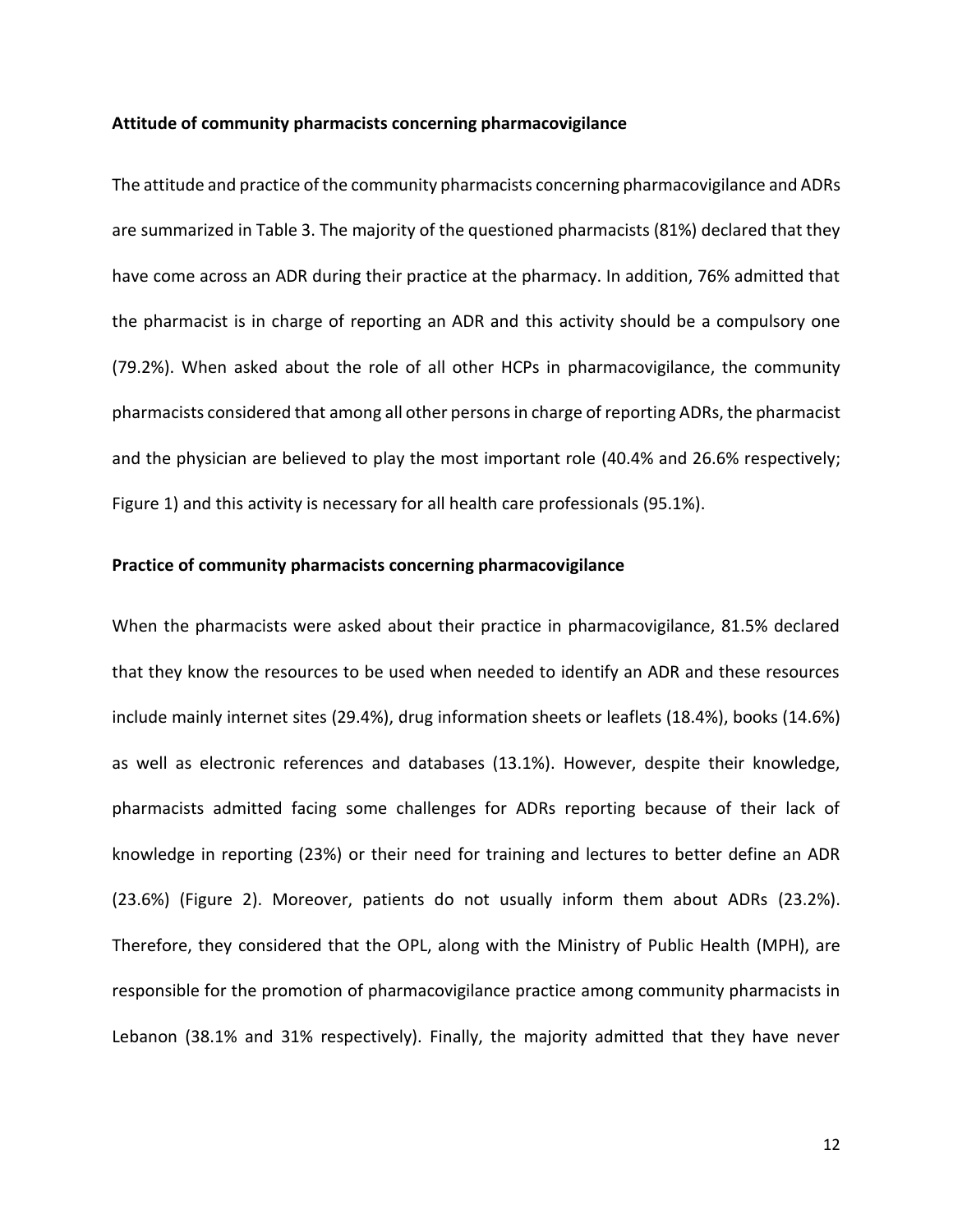received a pharmacovigilance training/education (71.6%) and they think that an adequate training can influence ADR reporting pattern (91%).

# **Comparison between employers and employees pharmacists concerning pharmacovigilance and overall evaluation**

A comparison was done between pharmacy owners and staff pharmacists concerning their knowledge, attitude and practice concerning pharmacovigilance; no statistically significant results were noted for any of the evaluated variables (p>0.05 for all variables). In addition, the pharmacists were asked to rate their work regarding patient safety in their pharmacies: the majority thought that they are well positioned (Good, n=488, 27%; Very good, n=767, 42.5%; Excellent, n=480, 26.6%).

#### **Bivariate analysis of factors associated with the knowledge score**

A significantly higher mean knowledge score was found in female pharmacists (2.15) compared to their male counterparts (1.95) (p<0.0001). The knowledge was significantly but negatively correlated with age (r= -0.057; p=0.024). A significant difference in the knowledge score was also found between the levels of education (p<0.0001), however, the association with the number of years of experience tended to significance (p=0.058).

## **Patient safety and response to mistakes**

We finally aimed at identifying the link between patient safety related to the mistakes committed. Results are summarized in table 4. Ninety five percent of the pharmacists declared figuring out the process that led to a mistake, while 76.8% would help their staff learn from that mistake. Ninety percent would change the way things are done after the mistake happen and 82% considered that these mistakes led to positive changes in the pharmacy. Only 22% of the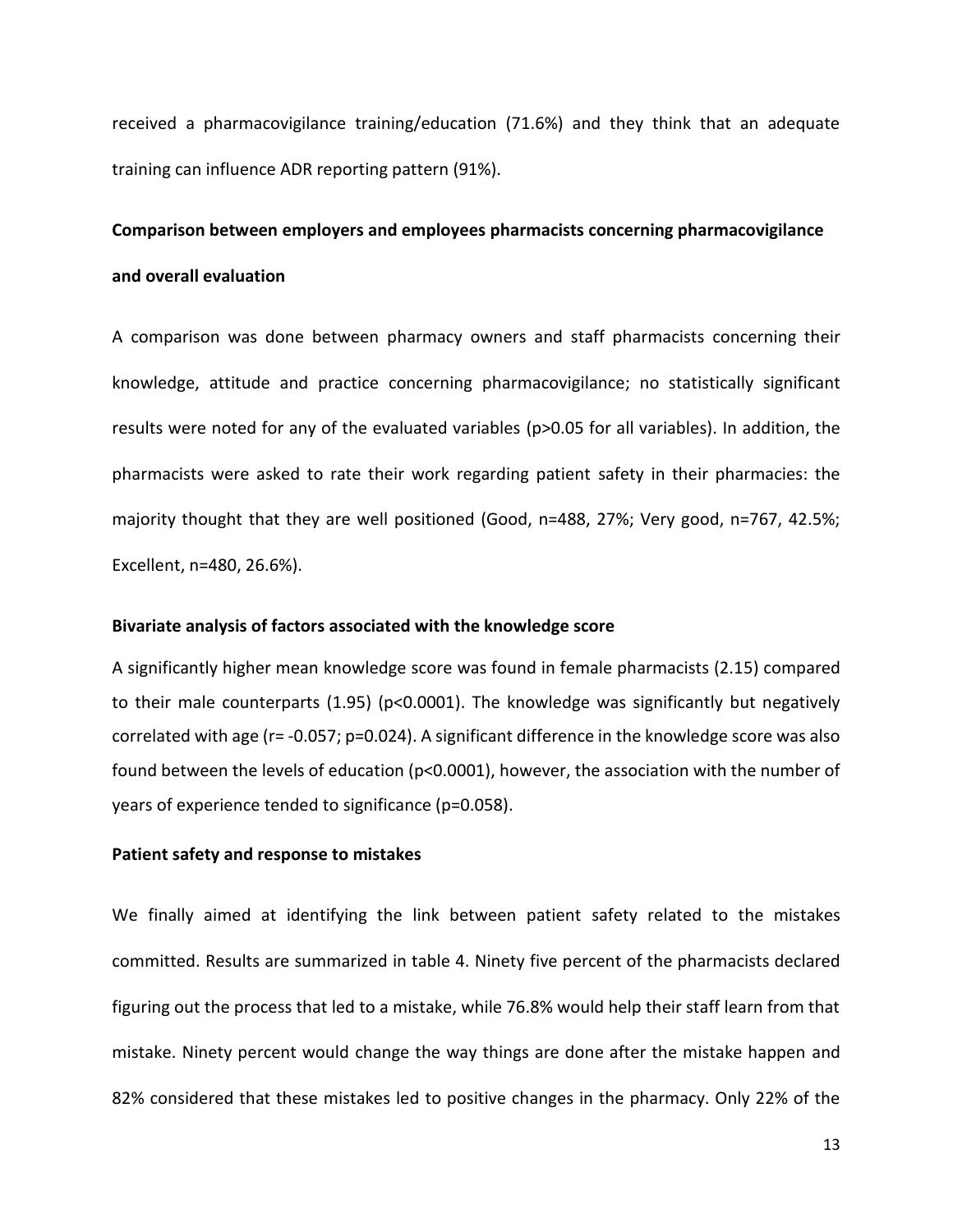pharmacists admitted that the staff feels that the mistakes are held against them. When asked about their practice, 94% of the pharmacists confessed strongly focusing on patient safety.

#### **DISCUSSION**

Reporting adverse drug reactions (ADRs) related to a certain drug provides important security information and improves understanding of the drug's risk profile. To ensure patient safety, these events need to be detected, monitored, counted, confirmed and investigated [\(26\)](#page-20-5). Community pharmacists play a key role in this process of post-marketing surveillance as they are directly related to the drugs' dispensing and patients' counseling.

Overall, the majority of the responders (employers or employees) had a good knowledge concerning the concept and purpose of pharmacovigilance as well as about ADEs. They believe that pharmacovigilance allows the detection, assessment, understanding and prevention of adverse effects and therefore contributes to patient safety and public health as defined by both WHO and FDA [\(3,](#page-19-2) [31\)](#page-20-6). In fact, this system allows assessing the benefits, harm, effectiveness and risk of drugs and medicines which are the primary advantages of ADE reporting as described previously [\(26,](#page-20-5) [32\)](#page-20-7). The majority of the pharmacists knew how to define correctly ADR [\(3\)](#page-19-2) and admitted that they can be reported with any pharmaceutical product or even related to drug related interactions.

Concerning the community pharmacists' attitude and practice towards pharmacovigilance, the majority of the responders admitted having a positive attitude towards their role in ADR reporting and this activity was even seen as one of their core duties. They also considered that,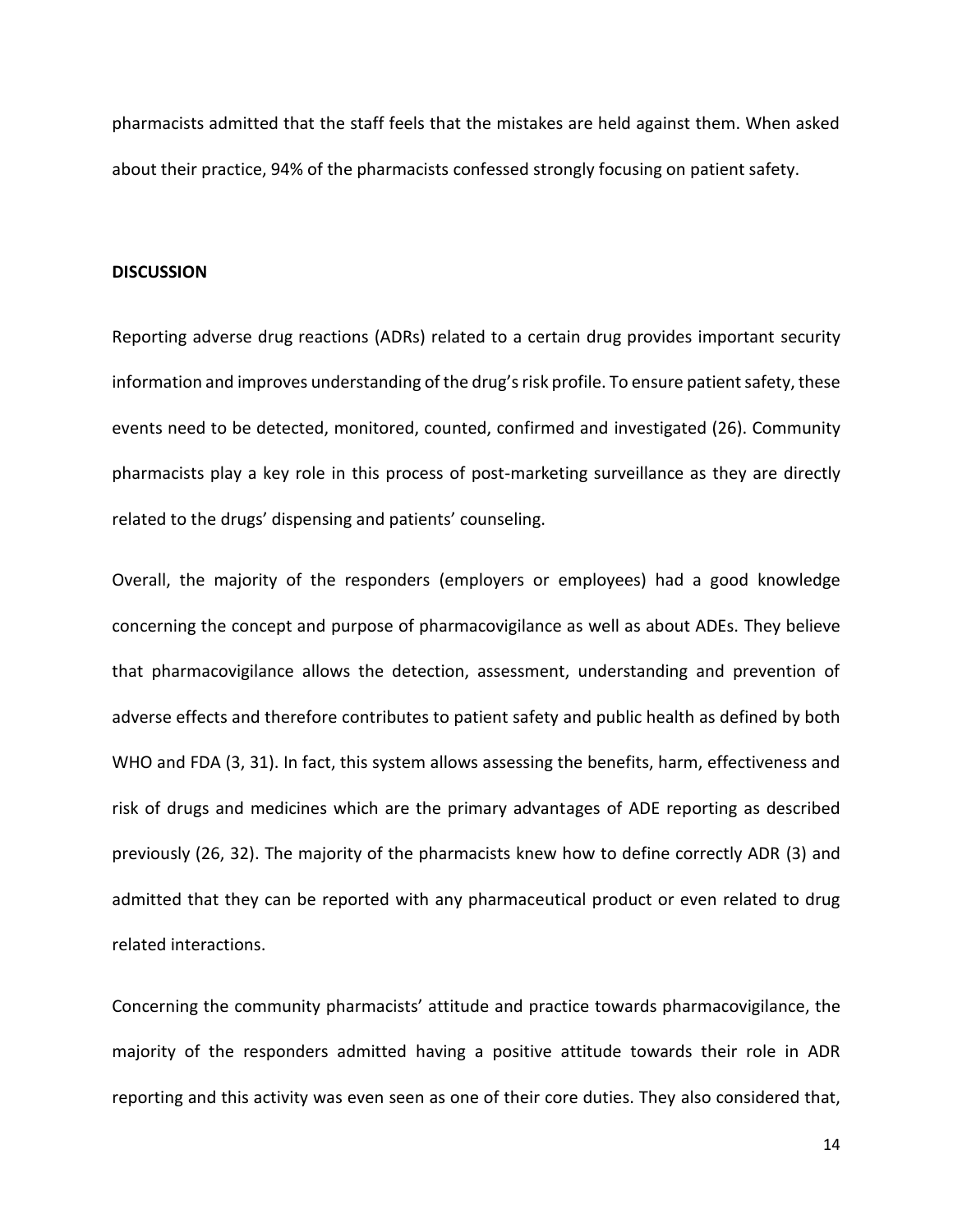in their pharmacies, they are well positioned regarding patient's safety. A number of studies, including some realized in Arab countries, corroborate with the findings from our study [\(28,](#page-20-8) [30,](#page-20-9) [33-35\)](#page-20-10) and a very recent Korean study revealed that spontaneous reporting is considered as part of the professional duties of 95% of the questioned pharmacists (n=1001) [\(30\)](#page-20-9). In other studies, nevertheless, pharmacists considered that ADE reporting disrupts the workflow and it is considered as an additional duty and not an integral part of their professional duties [\(26,](#page-20-5) [36\)](#page-21-0). The difference could be explained by the fact that in our study, we evaluated the pharmacists' intention to report and not the real practice, as the ADE reporting system is currently being established and not active yet in Lebanon, and therefore these pharmacists are not aware of the workload of the reporting system. Furthermore, despite that positive attitude, the pharmacists considered that the main barriers for reporting are the lack of knowledge about ADR reporting processes and judgment, the need for training to better define ADRs and time constraints as well as workplace pressure. These factors have been previously reported; in fact, numerous studies have shown a positive relationship between knowledge level and reporting behavior [\(17,](#page-19-11) [25,](#page-20-11) [32,](#page-20-7) [37-39\)](#page-21-1). In addition, a Portuguese cluster-randomized controlled trial involving education intervention resulted in a 10-fold increase in the number of ADRs reports [\(39\)](#page-21-2).

Regarding the resources needed to identify ADRs, most of the pharmacists rely on information from internet sites and drug information sheets or leaflets. However, pharmacists should be aware that drug package inserts record only limited information, especially when it comes to generic drugs and not all internet sites could be reliable with trustworthy information.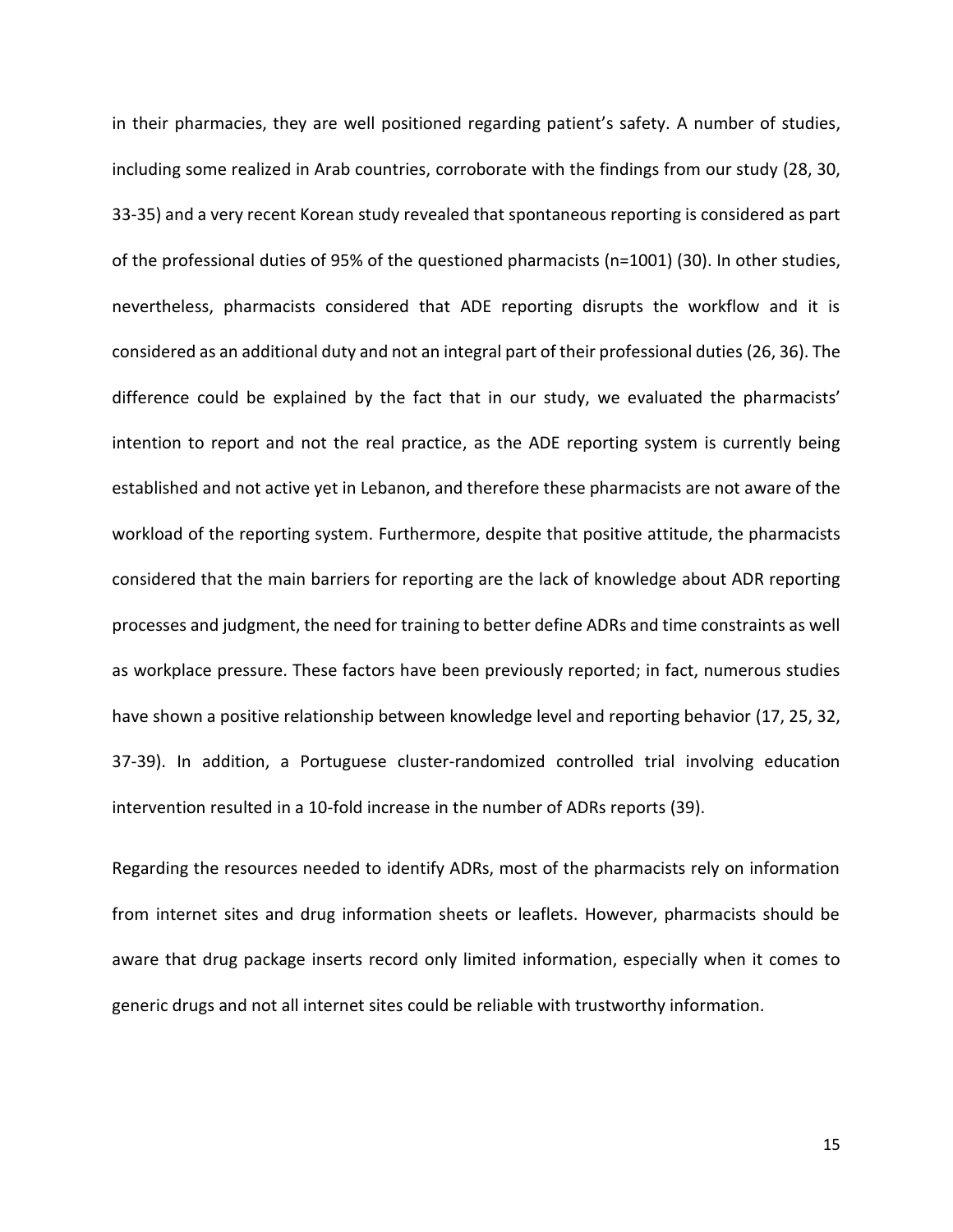As for pharmacovigilance training/education, most of the community pharmacists admitted that they have never received any training/education and considered that the OPL along with the MPH should promote pharmacovigilance practice, as it is done by the FDA or other regulatory agencies in the world.

Finally, in our study, other than defining and reporting ADRs, we assessed patient safety and the response to mistakes that might happen in community pharmacies.

### **Strength and limitations of the study**

To the best of our knowledge, this is the first study conducted on a very large number of randomly selected community pharmacies with a response rate of 93%. Most of the published studies were realized on much smaller samples (the largest being of 377 [\(25,](#page-20-11) [26,](#page-20-5) [28,](#page-20-8) [35,](#page-20-12) [40,](#page-21-3) [41\)](#page-21-4)) with sometimes very low response rates [\(25\)](#page-20-11). Only one Korean study included a total of 1001. The sample is therefore representative of the Lebanese pharmacists and the high response rate allows the generalizability of the results.

A selection bias is still however possible because of the seven percent refusal rate. The use of a questionnaire in participants may not always be accurate: problems in question understanding, question-wording, recall deficiency and over or under evaluating the questions / knowledge, which can lead to a possible information bias. In addition, the cross-sectional design of our study provides data on existing situation at a particular point in time where the national reporting system has not started yet. It would be much more interesting, in the future, to evaluate the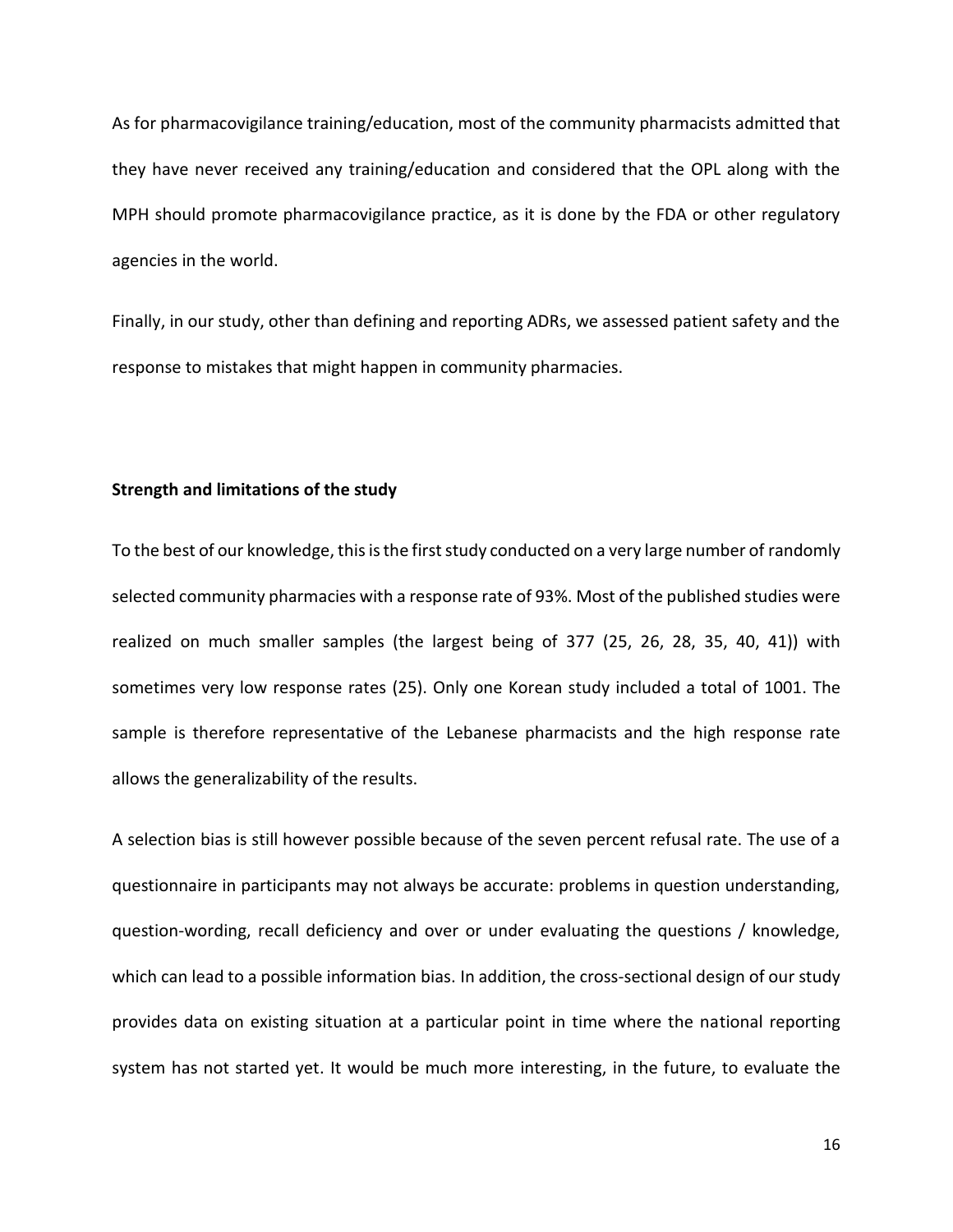knowledge, practice and attitude of the Lebanese pharmacists regarding the adequacy and level of reporting in particular of serious ADE and to assess the barriers and facilitators of reporting these ADE. Finally, the fact that this is largely a theoretical exercise since these pharmacists have never used a national reporting system, is a limitation in comparison to other studies.

#### **CONCLUSIONS**

This study clearly shows that Lebanese pharmacists have the required knowledge and positive attitude to start reporting ADRs. Pharmacists were aware of ADRs occurring with various medicines post-marketing, yet were currently not able to disseminate this information widely or to record it centrally. This emphasizes the importance of establishing a national ADR reporting system in Lebanon and enhancing their positive attitude and intentions towards reporting. In that perspective, the OPL Drug Safety Subcommittee established an online reporting system tool to better implement the pharmacovigilance in community pharmacies. The online tools have been reported to be more efficient than the conventional/traditional tools (post, fax, e-mail or telephone) [\(42,](#page-21-5) [43\)](#page-21-6). Moreover, the scientific and continuous education subcommittees are programming different types of training and education programs (continuing education and seminars) related to ADE. That way, community pharmacists (as well as pharmacy students) would be trained on what to be reported, how to report, the basics of a good report, the definition of serious ADEs, as well as on the operation of the online reporting system. This new approach promotes the pharmacists' awareness and knowledge of ADE reporting and consequently their practice regarding drug safety and pharmacovigilance.

## **Conflicts of interest:** None.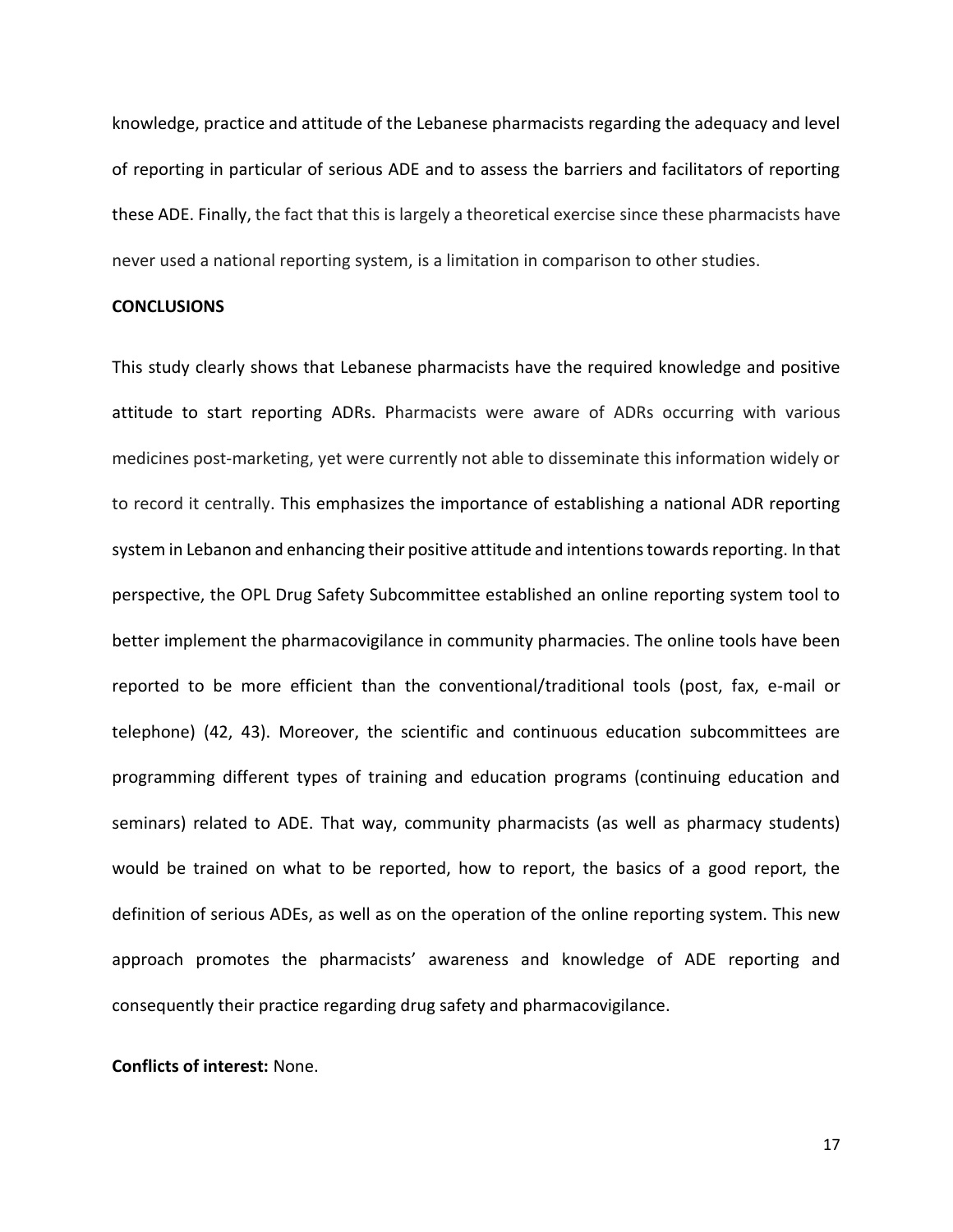**Funding sources:** None.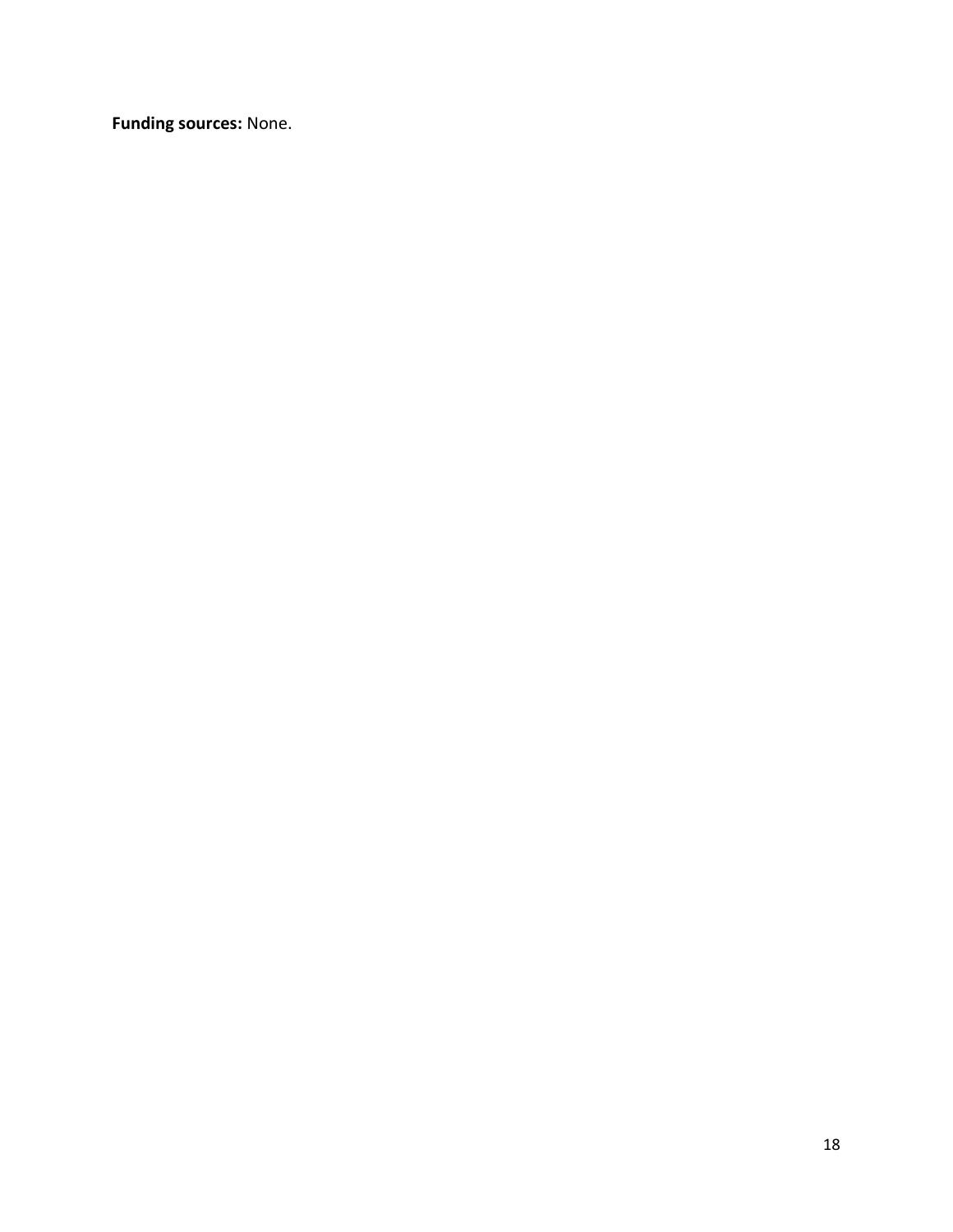# **REFERENCES**

<span id="page-19-0"></span>1. Committee on Patient Safety and Health Information Technology; Institute of Medicine. Health IT and Patient Safety: Building Safer Systems for Better Care. Washington (DC): National Academies Press (US); 2011.

<span id="page-19-1"></span>2. Assiri GA, Grant L, Aljadhey H, Sheikh A. Investigating the epidemiology of medication errors and error-related adverse drug events (ADEs) in primary care, ambulatory care and home settings: a systematic review protocol. BMJ open. 2016;6(8):e010675.

<span id="page-19-2"></span>3. World Health Organization; Safety of Medicines - A Guide to Detecting and Reporting Adverse Drug Reactions - Why Health Professionals Need to Take Action 2002 [Available from: [http://apps.who.int/medicinedocs/en/d/Jh2992e/1.html.](http://apps.who.int/medicinedocs/en/d/Jh2992e/1.html)

<span id="page-19-3"></span>4. Ernst FR, Grizzle AJ. Drug-related morbidity and mortality: updating the cost-of-illness model. J Am Pharm Assoc (Wash). 2001;41(2):192-9.

<span id="page-19-4"></span>5. Hallit RR, Afridi M, Sison R, Szabela ME, Bajaj N, Alchaa R, et al. AIDS-related lymphoma: resolution with antiretroviral therapy alone. Journal of the International Association of Providers of AIDS Care. 2014;13(4):313-5.

<span id="page-19-5"></span>6. Zhang L, Yan J, Liu X, Ye Z, Yang X, Meyboom R, et al. Pharmacovigilance practice and risk control of Traditional Chinese Medicine drugs in China: current status and future perspective. Journal of ethnopharmacology. 2012;140(3):519-25.

7. Griffin JP. The evolution of human medicines control from a national to an international perspective. Adverse drug reactions and toxicological reviews. 1998;17(1):19-50.

<span id="page-19-6"></span>8. Kongkaew C, Hann M, Mandal J, Williams SD, Metcalfe D, Noyce PR, et al. Risk factors for hospital admissions associated with adverse drug events. Pharmacotherapy. 2013;33(8):827-37.

<span id="page-19-7"></span>9. Hoonhout LH, de Bruijne MC, Wagner C, Zegers M, Waaijman R, Spreeuwenberg P, et al. Direct medical costs of adverse events in Dutch hospitals. BMC health services research. 2009;9:27.

<span id="page-19-8"></span>10. Qing-ping S, Xiao-dong J, Feng D, Yan L, Mei-ling Y, Jin-xiu Z, et al. Consequences, measurement, and evaluation of the costs associated with adverse drug reactions among hospitalized patients in China. BMC health services research. 2014;14:73.

<span id="page-19-9"></span>11. Gillespie U, Morlin C, Hammarlund-Udenaes M, Hedstrom M. Perceived value of ward-based pharmacists from the perspective of physicians and nurses. International journal of clinical pharmacy. 2012;34(1):127-35.

12. Kaboli PJ, Hoth AB, McClimon BJ, Schnipper JL. Clinical pharmacists and inpatient medical care: a systematic review. Archives of internal medicine. 2006;166(9):955-64.

13. Leape LL, Cullen DJ, Clapp MD, Burdick E, Demonaco HJ, Erickson JI, et al. Pharmacist participation on physician rounds and adverse drug events in the intensive care unit. Jama. 1999;282(3):267-70.

<span id="page-19-12"></span>14. van Grootheest K, Olsson S, Couper M, de Jong-van den Berg L. Pharmacists' role in reporting adverse drug reactions in an international perspective. Pharmacoepidemiology and drug safety. 2004;13(7):457-64.

15. K CB, Alrasheedy AA, Ibrahim MI. Do community pharmacists in Nepal have a role in adverse drug reaction reporting systems? The Australasian medical journal. 2013;6(2):100-3.

<span id="page-19-10"></span>16. World Health Organization; Essential medicines and health products: Pharmacovigilance [Available from: [http://www.who.int/medicines/areas/quality\\_safety/safety\\_efficacy/pharmvigi/en/.](http://www.who.int/medicines/areas/quality_safety/safety_efficacy/pharmvigi/en/)

<span id="page-19-11"></span>17. Gavaza P, Brown CM, Lawson KA, Rascati KL, Steinhardt M, Wilson JP. Pharmacist reporting of serious adverse drug events to the Food and Drug Administration. Journal of the American Pharmacists Association : JAPhA. 2012;52(5):e109-12.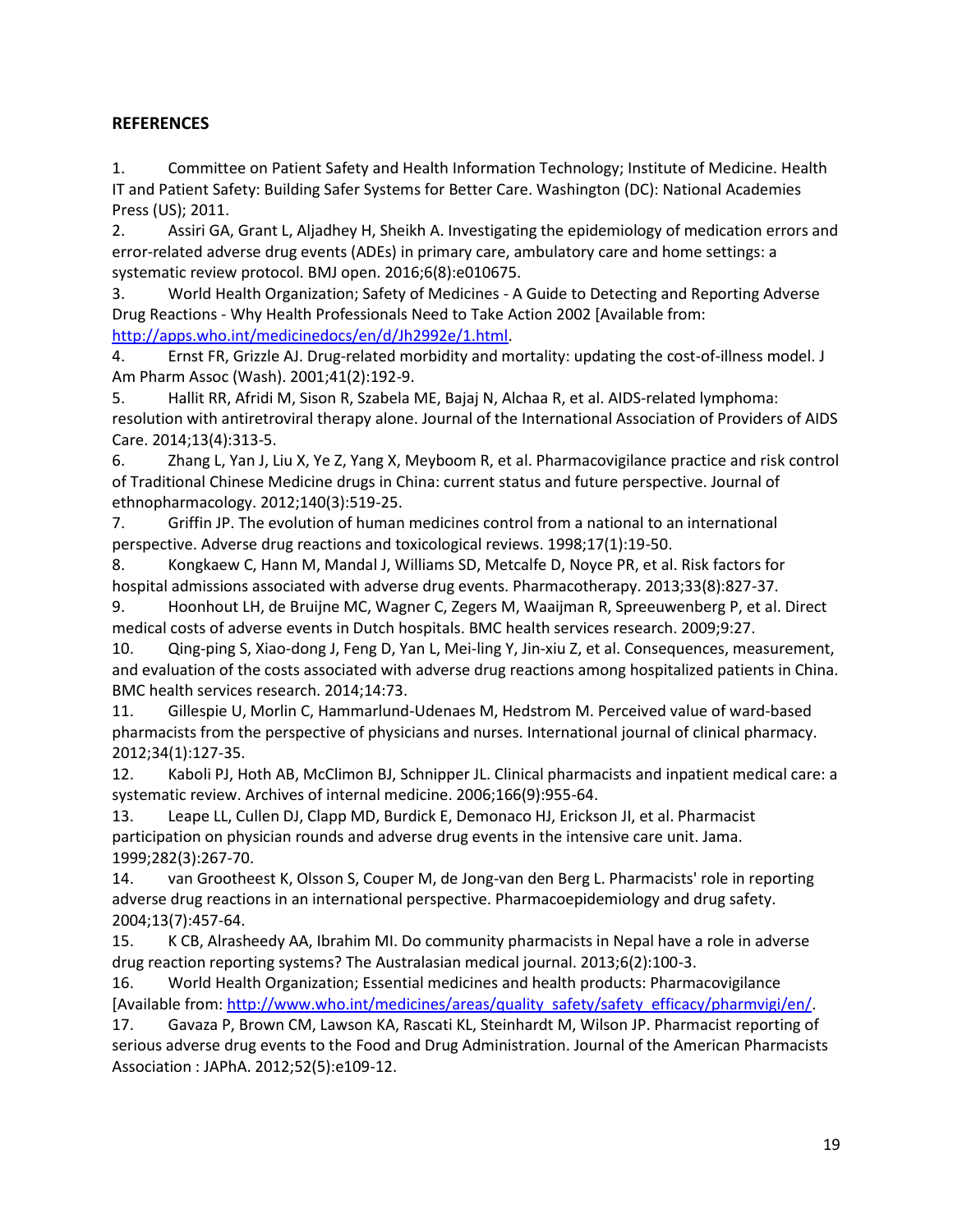<span id="page-20-0"></span>18. Suyagh M, Farah D, Abu Farha R. Pharmacist's knowledge, practice and attitudes toward pharmacovigilance and adverse drug reactions reporting process. Saudi pharmaceutical journal : SPJ : the official publication of the Saudi Pharmaceutical Society. 2015;23(2):147-53.

<span id="page-20-1"></span>19. Kassab IA, Bouchi N, Bagheri H, Geahchan A. [Setup of a national system of adverse drug reaction reporting in Lebanon: results of the first year of activity]. Therapie. 2005;60(6):583-7.

<span id="page-20-2"></span>20. Order of Pharmacists in Lebanon website 2016 [Available from: [http://www.opl.org.lb/.](http://www.opl.org.lb/)

<span id="page-20-3"></span>21. Centers for disease control and prevention. Epi info 7. [Available from:

[http://wwwn.cdc.gov/epiinfo/7/index.htm.](http://wwwn.cdc.gov/epiinfo/7/index.htm)

<span id="page-20-4"></span>22. Alshakka MA, Ibrahim MI, Hassali MA. Do Health Professionals have Positive Perception Towards Consumer Reporting of Adverse Drug Reactions? J Clin Diagn Res. 2013;7(10):2181-5.

23. Elkalmi RM, Hassali MA, Ibrahim MI, Jamshed SQ, Al-Lela OQ. Community pharmacists' attitudes, perceptions, and barriers toward adverse drug reaction reporting in Malaysia: a quantitative insight. J Patient Saf. 2014;10(2):81-7.

24. Rayes IK, Hassali MA, Abduelkarem AR. A qualitative study exploring public perceptions on the role of community pharmacists in Dubai. Pharmacy practice. 2014;12(1):363.

<span id="page-20-11"></span>25. Gavaza P, Brown CM, Lawson KA, Rascati KL, Wilson JP, Steinhardt M. Texas pharmacists' knowledge of reporting serious adverse drug events to the Food and Drug Administration. Journal of the American Pharmacists Association : JAPhA. 2011;51(3):397-403.

<span id="page-20-5"></span>26. Gavaza P, Brown CM, Lawson KA, Rascati KL, Wilson JP, Steinhardt M. Influence of attitudes on pharmacists' intention to report serious adverse drug events to the Food and Drug Administration. British journal of clinical pharmacology. 2011;72(1):143-52.

27. Gavaza P, Brown CM, Lawson KA, Rascati KL, Wilson JP, Steinhardt M. Examination of pharmacists' intention to report serious adverse drug events (ADEs) to the FDA using the theory of planned behavior. Research in social & administrative pharmacy : RSAP. 2011;7(4):369-82.

<span id="page-20-8"></span>28. Jose J, Jimmy B, Al-Ghailani AS, Al Majali MA. A cross sectional pilot study on assessing the knowledge, attitude and behavior of community pharmacists to adverse drug reaction related aspects in the Sultanate of Oman. Saudi pharmaceutical journal : SPJ : the official publication of the Saudi Pharmaceutical Society. 2014;22(2):163-9.

29. Vessal G, Mardani Z, Mollai M. Knowledge, attitudes, and perceptions of pharmacists to adverse drug reaction reporting in Iran. Pharmacy world & science : PWS. 2009;31(2):183-7.

<span id="page-20-9"></span><span id="page-20-6"></span>30. Yu YM, Lee E, Koo BS, Jeong KH, Choi KH, Kang LK, et al. Predictive Factors of Spontaneous Reporting of Adverse Drug Reactions among Community Pharmacists. PloS one. 2016;11(5):e0155517. 31. Introduction to Post marketing Drug Safety Surveillance: Pharmacovigilance in FDA/CDER 2013 [Available from:

[http://www.fda.gov/downloads/AboutFDA/WorkingatFDA/FellowshipInternshipGraduateFacultyProgra](http://www.fda.gov/downloads/AboutFDA/WorkingatFDA/FellowshipInternshipGraduateFacultyPrograms/PharmacyStudentExperientialProgramCDER/UCM340626.pdf) [ms/PharmacyStudentExperientialProgramCDER/UCM340626.pdf.](http://www.fda.gov/downloads/AboutFDA/WorkingatFDA/FellowshipInternshipGraduateFacultyPrograms/PharmacyStudentExperientialProgramCDER/UCM340626.pdf)

<span id="page-20-7"></span>32. Irujo M, Beitia G, Bes-Rastrollo M, Figueiras A, Hernandez-Diaz S, Lasheras B. Factors that influence under-reporting of suspected adverse drug reactions among community pharmacists in a Spanish region. Drug safety. 2007;30(11):1073-82.

<span id="page-20-10"></span>33. Khalili H, Mohebbi N, Hendoiee N, Keshtkar AA, Dashti-Khavidaki S. Improvement of knowledge, attitude and perception of healthcare workers about ADR, a pre- and post-clinical pharmacists' interventional study. BMJ open. 2012;2:e000367.

34. Su C, Ji H, Su Y. Hospital pharmacists' knowledge and opinions regarding adverse drug reaction reporting in Northern China. Pharmacoepidemiology and drug safety. 2010;19(3):217-22.

<span id="page-20-12"></span>35. Bawazir OA, Alsuwayt B, Alqahtani W, Al-Dhafiri A, Al-Shamrani M. Knowledge, attitude and practice of pediatricians and pharmacists in Riyadh City toward the use of sugar free medications. The journal of contemporary dental practice. 2014;15(6):755-60.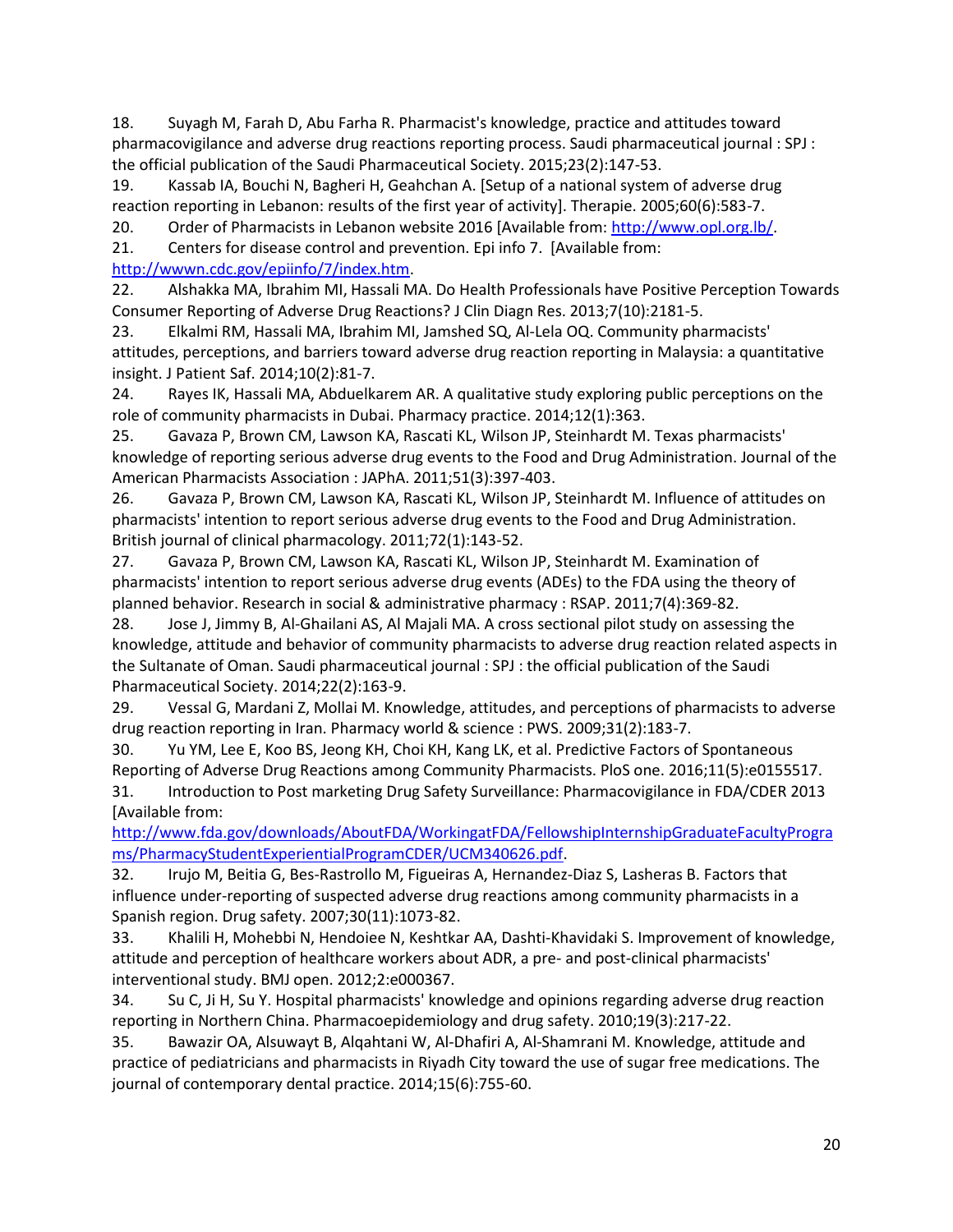<span id="page-21-0"></span>36. Sweis D, Wong IC. A survey on factors that could affect adverse drug reaction reporting according to hospital pharmacists in Great Britain. Drug safety. 2000;23(2):165-72.

<span id="page-21-1"></span>37. Ribeiro-Vaz I, Herdeiro MT, Polonia J, Figueiras A. Strategies to increase the sensitivity of pharmacovigilance in Portugal. Revista de saude publica. 2011;45(1):129-35.

38. Herdeiro MT, Polonia J, Gestal-Otero JJ, Figueiras A. Improving the reporting of adverse drug reactions: a cluster-randomized trial among pharmacists in Portugal. Drug safety. 2008;31(4):335-44.

<span id="page-21-2"></span>39. Figueiras A, Herdeiro MT, Polonia J, Gestal-Otero JJ. An educational intervention to improve physician reporting of adverse drug reactions: a cluster-randomized controlled trial. Jama. 2006;296(9):1086-93.

<span id="page-21-3"></span>40. Prakasam A, Nidamanuri A, Kumar S. Knowledge, perception and practice of pharmacovigilance among community pharmacists in South India. Pharmacy practice. 2012;10(4):222-6.

<span id="page-21-4"></span>41. Palaian S, Ibrahim MI, Mishra P. Pattern of adverse drug reactions reported by the community pharmacists in Nepal. Pharmacy practice. 2010;8(3):201-7.

<span id="page-21-5"></span>42. Abadie D, Chebane L, Bert M, Durrieu G, Montastruc JL. Online reporting of adverse drug reactions: a study from a French regional pharmacovigilance center. Therapie. 2014;69(5):395-400.

<span id="page-21-6"></span>43. Sanchez I, Amador C, Plaza JC, Correa G, Amador R. [Assessment of an active pharmacovigilance system carried out by a pharmacist]. Rev Med Chil. 2014;142(8):998-1005.

Tables

| Table 1. Sociodemographic and socioeconomic characteristics of the participants (n= 1857) |              |  |
|-------------------------------------------------------------------------------------------|--------------|--|
| Factor                                                                                    | N (%)        |  |
| Gender                                                                                    |              |  |
| Male                                                                                      | 923 (49.7%)  |  |
| Female                                                                                    | 934 (50.3%)  |  |
| Age (in years)                                                                            |              |  |
| 20-30                                                                                     | 570 (30.7%)  |  |
| 31-40                                                                                     | 572 (30.8%)  |  |
| 41-50                                                                                     | 397 (21.4%)  |  |
| 51-60                                                                                     | 227 (12.2 %) |  |
| >60                                                                                       | 91 (4.9%)    |  |
| <b>District</b>                                                                           |              |  |
| Beirut                                                                                    | 221 (11.9%)  |  |
| Mount Lebanon                                                                             | 1053 (56.7%) |  |
| North                                                                                     | 78 (4.2%)    |  |
| South                                                                                     | 248 (13.3%)  |  |
| Bekaa                                                                                     | 257 (13.8%)  |  |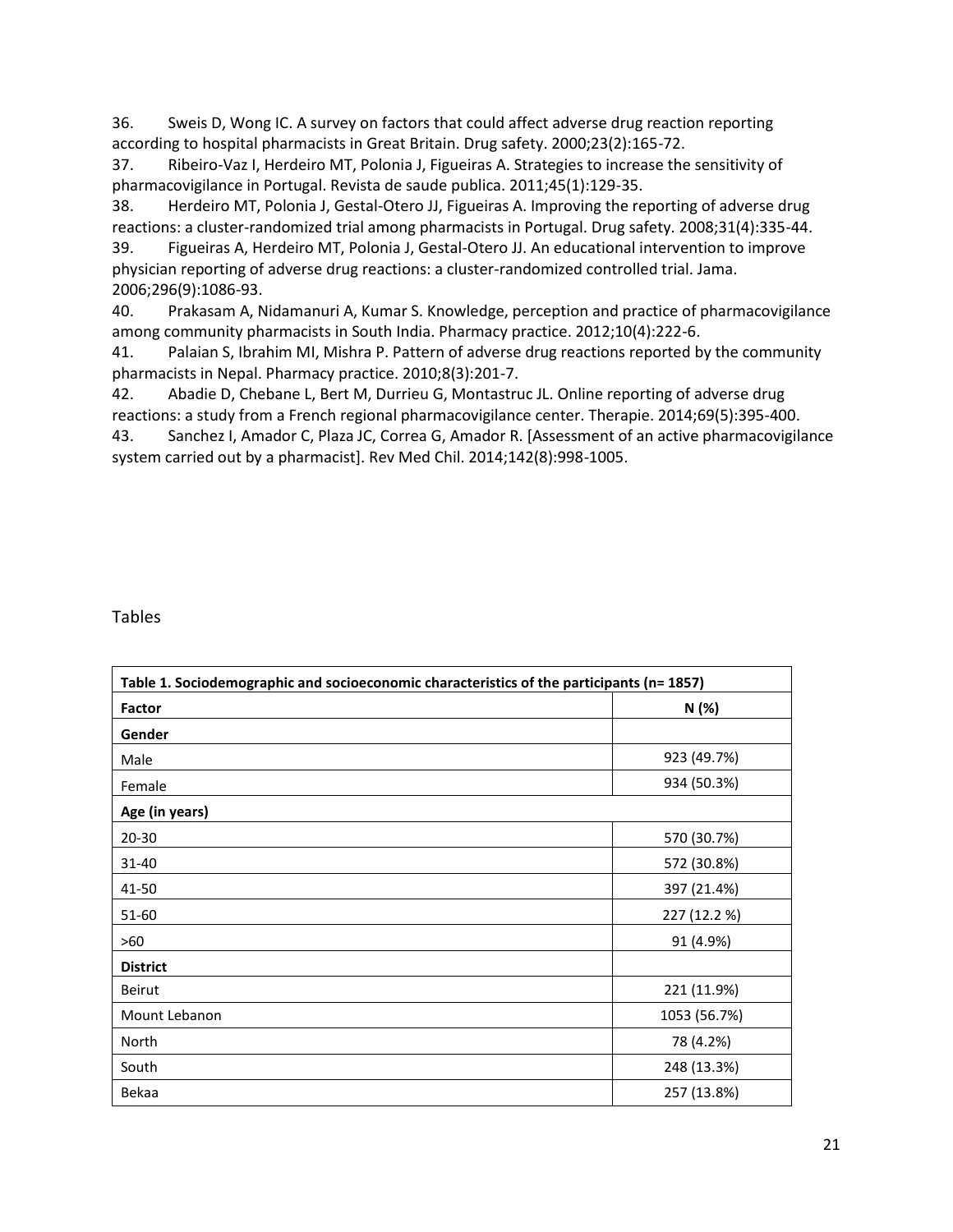| <b>Educational level</b>                                    |              |
|-------------------------------------------------------------|--------------|
| Bachelor                                                    | 1255 (67.6%) |
| Pharm.D.                                                    | 364 (19.6%)  |
| <b>Masters</b>                                              | 204 (11.0%)  |
| PhD                                                         | 35 (1.9%)    |
| <b>Professional status</b>                                  |              |
| Employer                                                    | 1363 (73.4%) |
| Employee                                                    | 494 (26.6%)  |
| <b>Experience</b>                                           |              |
| Less than 6 months                                          | 95 (5.1%)    |
| 6 months to 1 year                                          | 91 (4.9%)    |
| 1 year to less than 3 years                                 | 277 (14.9%)  |
| 3 years to less than 6 years                                | 340 (18.3%)  |
| 6 years to less than 12 years                               | 377 (20.3%)  |
| More than 12 years                                          | 676 (36.4%)  |
| Approximate number of patients seen per day in the pharmacy |              |
| < 10                                                        | 36 (1.9%)    |
| 10-50                                                       | 836 (45.0%)  |
| 50-100                                                      | 613 (33.0%)  |
| >100                                                        | 372 (20.0%)  |
| Working hours per week                                      |              |
| 1-16 hours per week                                         | 61 (3.3%)    |
| 17-31 hours per week                                        | 85 (4.6%)    |
| 32-40 hours per week                                        | 210 (11.3%)  |
| More than 40 hours per week                                 | 1502 (80.9%) |
| Social status of the patients                               |              |
| Poor                                                        | 232 (12.5%)  |
| Middle                                                      | 1530 (82.4%) |
| High                                                        | 76 (4.1%)    |
| Do not know                                                 | 19 (1.0%)    |

| Table 2. Knowledge of the community pharmacists concerning pharmacovigilance.          |              |  |
|----------------------------------------------------------------------------------------|--------------|--|
| Pharmacovigilance is:                                                                  |              |  |
| The science of Adverse Drug Reaction reporting                                         | 246 (13.6%)  |  |
| The science of understanding safety of drugs                                           | 158 (8.8%)   |  |
| The detection, assessment, understanding and prevention of adverse effects             | 1206 (66.9%) |  |
| The science of identifying predisposing risk factors related to Adverse Drug Reactions | 163 (9%)     |  |
| Multiple answers                                                                       | 27 (1.5%)    |  |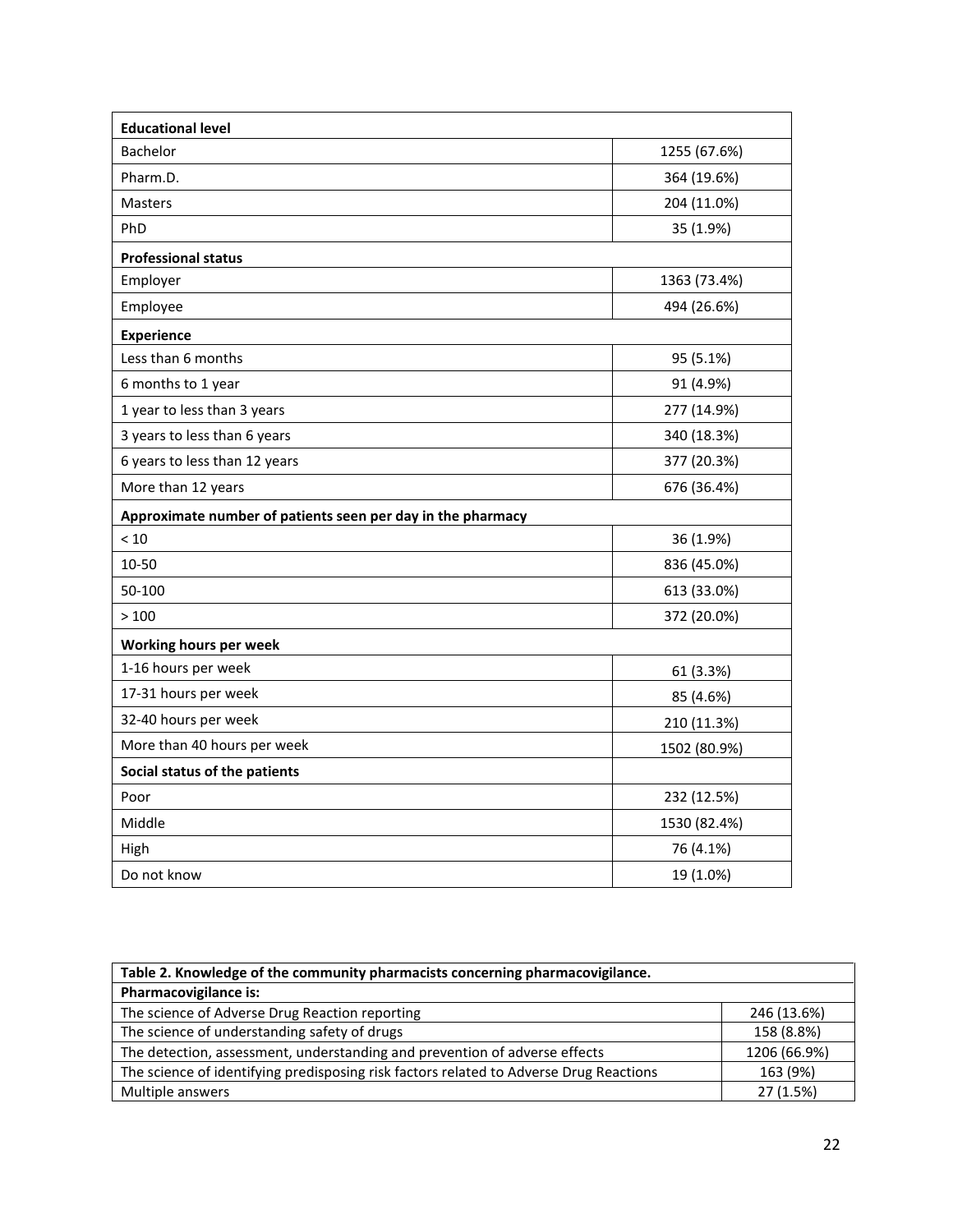| The Purpose of Pharmacovigilance is/are: (multiple answers)                                                 |              |  |
|-------------------------------------------------------------------------------------------------------------|--------------|--|
| Improve public health and safety in relation to the use of medicines                                        | 242 (13.6%)  |  |
| Improve patient care and Safety in relation to the use of medicines                                         | 393 (22.1%)  |  |
| Assess the benefit, harm, effectiveness, and risk of medicines in Phase 4 Clinical Studies                  | 336 (18.9%)  |  |
| Promote understanding, training and communication of adverse drug reactions reporting to                    |              |  |
| <b>HCPs and Public</b>                                                                                      | 346 (19.4%)  |  |
| Multiple answers                                                                                            | 463 (26%)    |  |
| <b>Adverse Drug Reaction ADR is:</b>                                                                        |              |  |
| The noxious, unintended, response to a drug                                                                 | 827 (44.5%)  |  |
| The untoward medical occurrence in a patient administered a pharmaceutical product                          | 522 (28.1%)  |  |
| The serious side effect of a medicinal product                                                              | 299 (16.1%)  |  |
| The adverse event of a drug due to its use outside the terms of marketing authorization                     | 209 (11.3%)  |  |
| Do you think ADR are related to: (multiple answers)                                                         |              |  |
| Prescription drugs                                                                                          | 93 (5.3%)    |  |
| OTC drugs                                                                                                   | 23 (1.3%)    |  |
| Herbal drugs                                                                                                | 31 (1.8%)    |  |
| Vaccines                                                                                                    | 11 (0.6%)    |  |
| <b>Blood products</b>                                                                                       | 14 (0.8%)    |  |
| All of the above                                                                                            | 1590 (90.2%) |  |
| Do you think that an ADR could be due to a drug-drug interactions, drug-food interactions or drug-exercise? |              |  |
| Yes                                                                                                         | 1697 (92.6%) |  |
| No                                                                                                          | 32 (1.7%)    |  |
| Neutral/I don't know/ does not apply                                                                        | 104 (5.7%)   |  |

| Table 3. Attitude of the community pharmacists about pharmacovigilance.                  |              |
|------------------------------------------------------------------------------------------|--------------|
| Have you ever come across an ADR?                                                        |              |
| Yes                                                                                      | 1461 (81%)   |
| No                                                                                       | 68 (3.8%)    |
| Neutral/I don't know/ does not apply                                                     | 176 (9.8%)   |
| In your opinion, is the pharmacist in charge of reporting an ADR?                        |              |
| Yes                                                                                      | 1411 (76%)   |
| No.                                                                                      | 446 (24%)    |
| Do you think ADR reporting should be a compulsory activity for you?                      |              |
| Yes                                                                                      | 1444 (79.2%) |
| No.                                                                                      | 135 (7.4%)   |
| Neutral/I don't know/ does not apply                                                     | 244 (13.4%)  |
| Who among the listed is/are responsible of reporting an ADR? (Multiple answers possible) |              |
| Physician                                                                                | 929 (26.6%)  |
| Pharmacist                                                                               | 1411 (40.4%) |
| Patient                                                                                  | 719 (20.6%)  |
| Family                                                                                   | 405 (11.6%)  |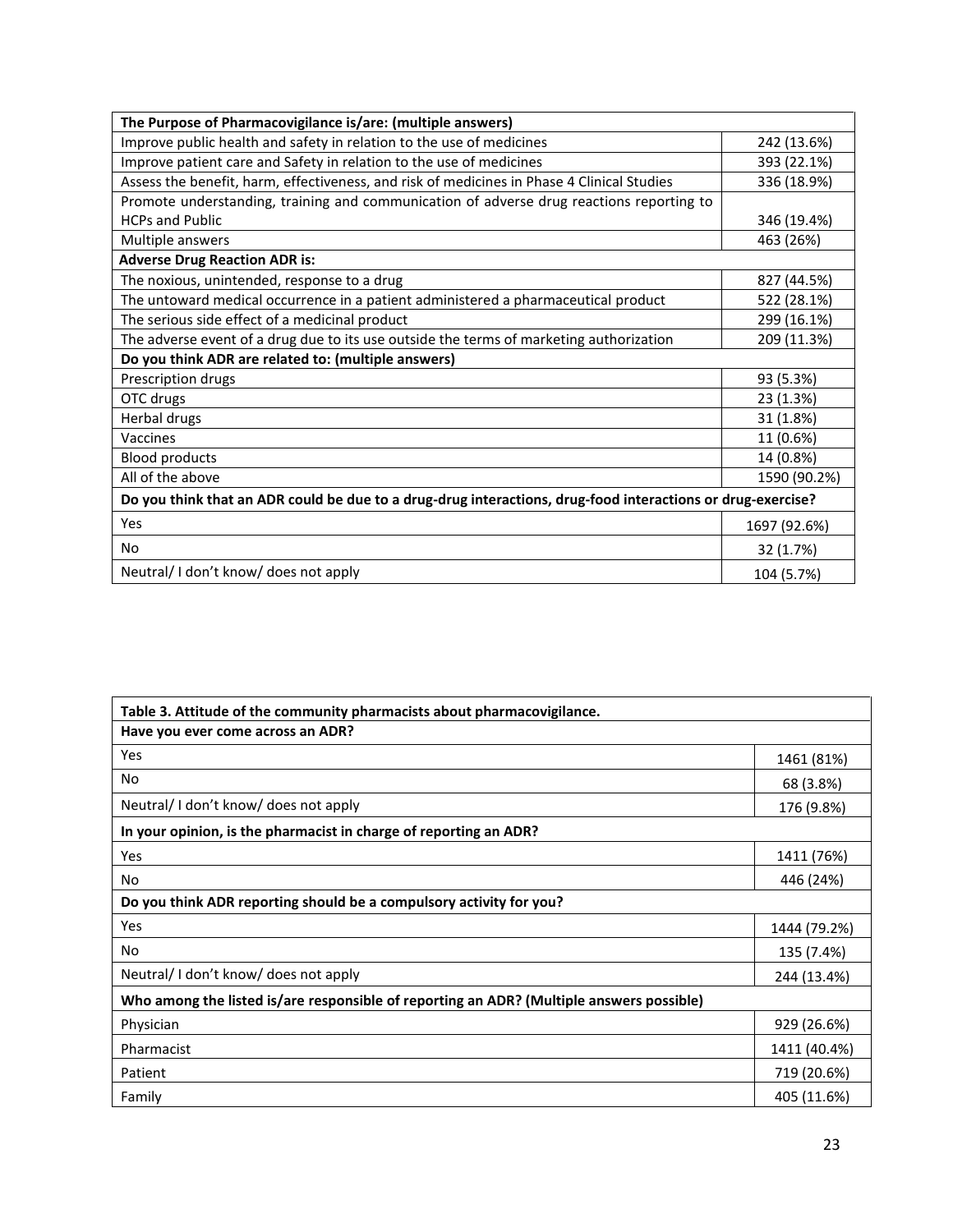| None of the above                                                                                                                        | 32 (0.9%)    |
|------------------------------------------------------------------------------------------------------------------------------------------|--------------|
| Do you think ADR reporting is necessary for all health care professionals?                                                               |              |
| Yes                                                                                                                                      | 1751 (95.1%) |
| No                                                                                                                                       | 19 (1%)      |
| Neutral/I don't know/ does not apply                                                                                                     | 72 (3.9%)    |
| Do you know the resources to be used when needed to identify an ADR?                                                                     |              |
| Yes                                                                                                                                      | 1472 (81.5%) |
| No                                                                                                                                       | 68 (3.8%)    |
| Neutral/I don't know/ does not apply                                                                                                     | 266 (14.7%)  |
| What are the sources that you usually use? (Multiple answers possible)                                                                   |              |
| Internet sites                                                                                                                           | 1171 (29.4%) |
| Electronic references and databases                                                                                                      | 521 (13.1%)  |
| <b>Books</b>                                                                                                                             | 583 (14.6%)  |
| Medical journals                                                                                                                         | 297 (7.4%)   |
| Companies                                                                                                                                | 189 (4.7%)   |
| Drug information centers                                                                                                                 | 493 (12.4%)  |
| Drug information sheets or leaflets                                                                                                      | 734 (18.4%)  |
| What might be the challenge(s) for you to report an ADR? (Multiple answers possible)                                                     |              |
| I do not know how to report an ADR                                                                                                       | 624 (23%)    |
| Patients do not usually inform me about ADRs                                                                                             | 630 (23.2%)  |
| Time constrains/workplace pressure                                                                                                       | 409 (15.1%)  |
| Difficulty to judge about the occurrence of ADR                                                                                          | 410 (15.1%)  |
| Need for training, lectures to better define an ADR                                                                                      | 642 (23.6%)  |
| In your opinion, what is/are the organizations in Lebanon that should promote pharmacovigilance practice?<br>(Multiple answers possible) |              |
| Lebanese Order of Pharmacists (OPL)                                                                                                      | 1385 (38.8%) |
| Ministry of Public Health (MPH)                                                                                                          | 1108 (31%)   |
| <b>Academic Institutions</b>                                                                                                             | 593 (16.6%)  |
| <b>Health Care Institutions</b>                                                                                                          | 484 (13.6%)  |
| Have you ever received pharmacovigilance training/education?                                                                             |              |
| Yes                                                                                                                                      | 502 (27.4%)  |
| No                                                                                                                                       | 1328 (72.6%) |
| Do you think pharmacovigilance training for pharmacists can influence ADR reporting pattern?                                             |              |
| Yes                                                                                                                                      | 1689 (91%)   |
| No                                                                                                                                       | $20(1.1\%)$  |
| Neutral/I don't know/ does not apply                                                                                                     | 148 (8%)     |

**Table 4. Patient safety and response to mistakes**